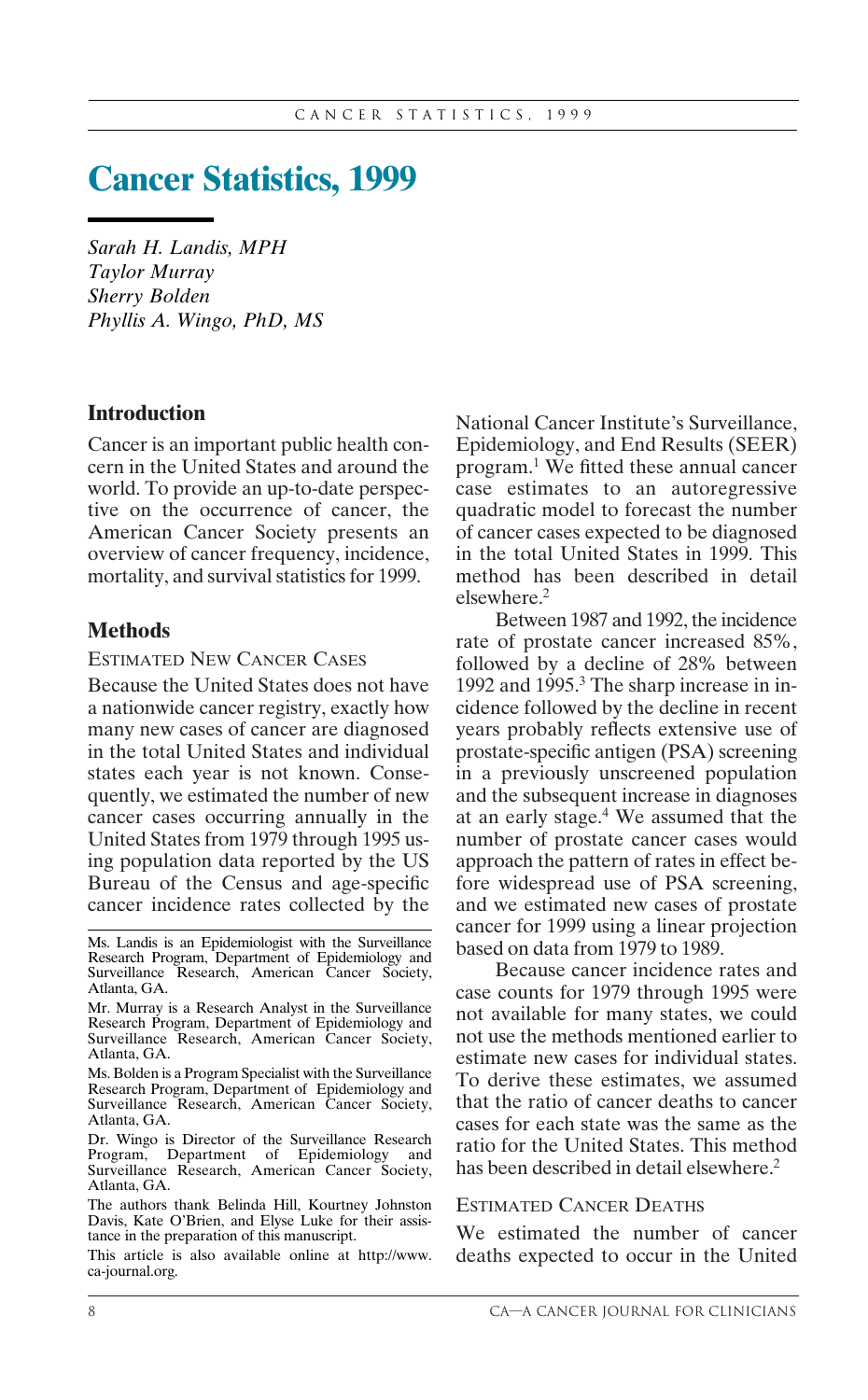States in 1999 using underlying cause of death data from death certificates as reported to the National Center for Health Statistics.<sup>5</sup> The numbers of cancer deaths occurring annually from 1979 to 1995 were fitted to an autoregressive quadratic model to forecast the number of cancer deaths expected to occur in the total United States in 1999. The estimated number of cancer deaths for each state was calculated with the same modeling procedure used for the total United States. These methods have been described in detail elsewhere.<sup>2</sup>

# OTHER STATISTICS

Mortality statistics for the leading causes of death and the leading causes of cancer death and cancer mortality rates for 1930 to 1995 were obtained from the National Center for Health Statistics.<sup>5</sup> Incidence rates, the probability of developing cancer, and 5-year relative survival rates were obtained from SEER.3,6

# **Selected Findings**

#### EXPECTED NUMBERS OF NEW CANCER CASES

In 1999, we estimate that about 1,221,800 new cases of invasive cancer will be diagnosed in the United States (Table 1). This estimate does not include carcinoma in situ of any site except the urinary bladder, and it does not include basal and squamous cell cancers of the skin. Approximately 1 million cases of basal and squamous cell skin cancers, 39,900 cases of breast carcinoma in situ, and 23,200 cases of melanoma carcinoma in situ are expected to be newly diagnosed in 1999.

Among men, the most common cancers in 1999 are expected to be cancers of the prostate, lung and bronchus, and colon and rectum (Fig. 1). Prostate is the leading site for cancer incidence, accounting for 29% of new cancer cases in men. This year, 179,300 new cases of prostate cancer are expected to be diagnosed.

Among women, the three most com-

monly diagnosed cancers are expected to be cancers of the breast, lung and bronchus, and colon and rectum (Fig. 1). Cancers occurring at these sites are expected to account for more than 50% of new cancer cases in women. Breast cancer alone is expected to account for 175,000 new cancer cases (29%) in 1999.

#### TRENDS IN CANCER INCIDENCE

For all sites combined, cancer incidence rates declined an average of –0.7% per year from 1990 to 1995, in contrast to increasing trends in earlier years.7 Similar recent declines are seen among many leading cancer sites (Figs. 3 and 4).

Breast cancer incidence rates have been approximately level during the 1990s; however, they appear to be decreasing in younger women. Decreases in colon and rectum cancer incidence began in the mid-1980s, and today these rates continue to decline significantly, on average –2.3% per year.7 A downturn in the incidence of lung and bronchus cancer in males began in the late 1980s, and during 1990 to 1995, incidence rates decreased significantly, –2.3% per year. Rates of incidence of lung and bronchus cancer among females are stabilizing. During 1990 to 1995, prostate cancer incidence rates declined significantly, on average –1.0% per year.

#### EXPECTED NUMBERS OF CANCER DEATHS

In 1999, an estimated 563,100 Americans are expected to die of cancer—more than 1,500 people a day (Table 2). Although most 1999 cancer deaths in men (54%) are expected to be from cancers of the lung and bronchus, prostate, and colon and rectum (Fig. 2), the number of deaths from these three sites appears to be leveling off and may be beginning to decline.

Among women, cancers of the lung and bronchus, breast, and colon and rectum are expected to account for more than half of all cancer deaths in 1999 (Fig. 2). In 1987, lung cancer surpassed breast cancer as the leading cause of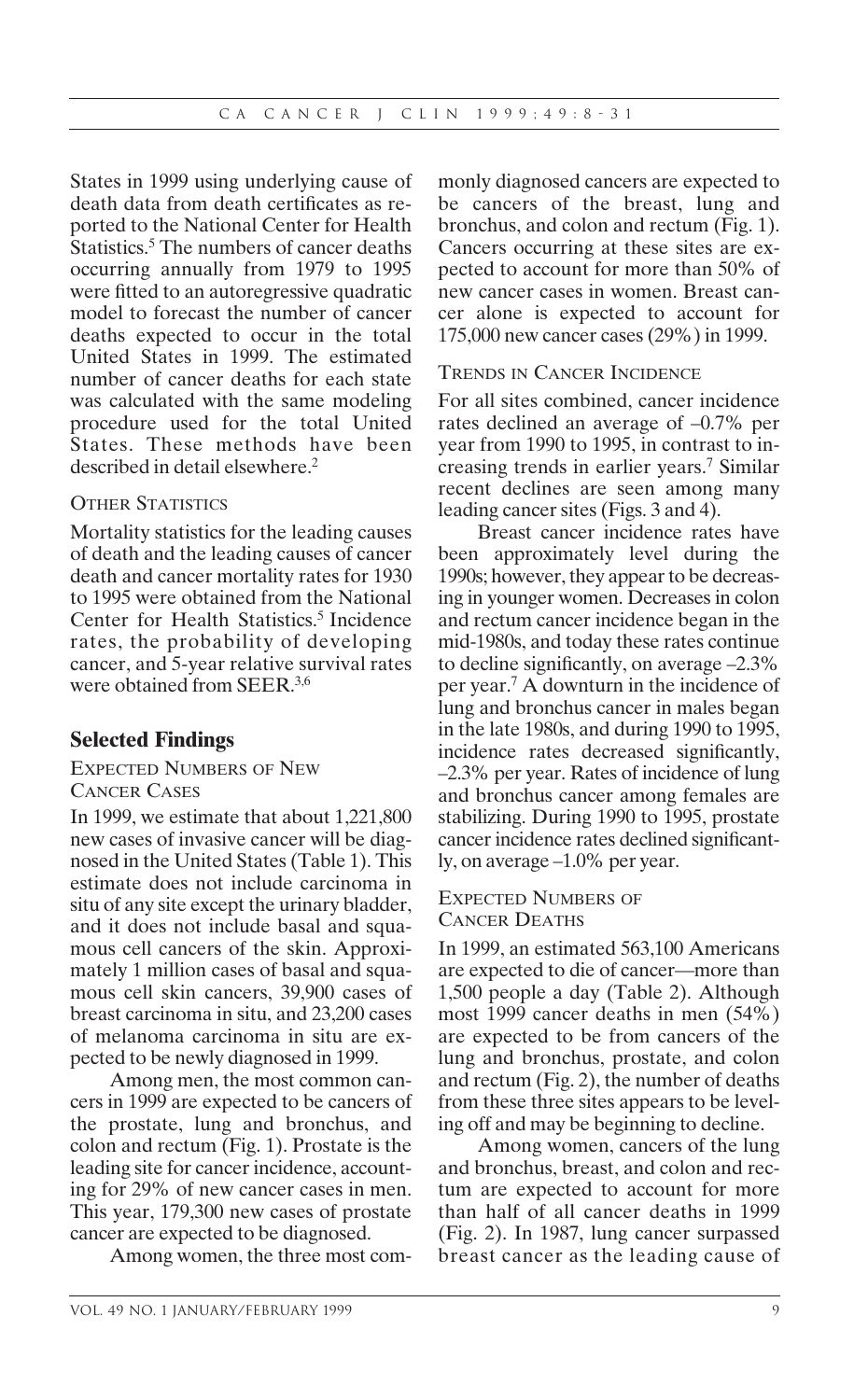cancer death in women and is expected to account for 25% of all cancer deaths in females in 1999. Breast and colon and rectum cancers will account for 16% and 11% of cancer deaths in females, respectively.

### TRENDS IN CANCER MORTALITY

After significant increases over the past 70 years, cancer mortality rates for all cancers combined began to decline in the 1990s (Figs. 5 and 6).<sup>7</sup> Significant decreases have been seen among males and females, persons younger than 65 years of age, and among whites, African Americans, and Hispanics.

Breast cancer mortality rates in females decreased an average of –1.7% per year during 1990 to 1995; decreases were more pronounced among white women and among younger women. During 1990 to 1995, mortality from cancers of the colon and rectum decreased significantly, on average –1.5% per year.7

Similar to what was seen with trends in incidence, significant decreases in mortality from lung and bronchus cancer have occurred only among males (on average –1.6% per year during 1990 to 1995); rates among females recently have begun to slow and appear to be stabilizing. Prostate cancer mortality decreased an average of –1.1% per year during 1990 to 1995.7

### TRENDS IN CANCER BY RACE AND ETHNICITY

Overall rates of cancer incidence vary considerably among racial and ethnic groups (Table 10). African Americans have the highest incidence rates of cancer; they are 60% more likely to develop cancer than are Hispanics and Asian/ Pacific Islanders and more than two times more likely to develop cancer than are American Indians. During 1990 to 1995, incidence rates decreased about –1.0% per year among whites and Hispanics, remained relatively stable among African Americans and Asian/Pacific Islanders,

and appear to be increasing slightly among American Indians.3

White women are more likely to develop breast cancer than are women of other racial and ethnic groups, and African-American women are more likely to develop cancers of the colon and rectum.3 African-American men have the highest incidence rates of colon and rectum, lung and bronchus, and prostate cancers; they are at least 50% more likely to develop prostate cancer than are men of other racial and ethnic groups.

African Americans are about 34% more likely to die of cancer than are whites and more than two times more likely to die of cancer than are Asian/ Pacific Islanders, American Indians, and Hispanics. During 1990 to 1995, mortality rates decreased significantly among African Americans (–0.8% per year), Hispanics (–0.6% per year), and whites (–0.4% per year); remained stable among Asian/Pacific Islanders; and appear to be increasing slightly among American Indians.3

African-American women are more likely to die of breast and colon and rectum cancers than are women of any other racial and ethnic group, and they have approximately the same lung and bronchus cancer mortality rate as white women. Similar to the pattern seen with incidence rates, African-American men have the highest mortality rates of colon and rectum, lung and bronchus, and prostate cancer.3

### CANCER IN CHILDREN

Cancer is the second leading cause of death among children aged 1 to 14 years in the United States. Accidents are the most frequent cause of death (Table 12). The most common cancers found in children are leukemias (in particular, acute lymphocytic leukemia), brain and other nervous system cancers, non-Hodgkin's lymphoma, and soft tissue cancers.3 Over the past 20 years, significant improvements have occurred in the 5-year rela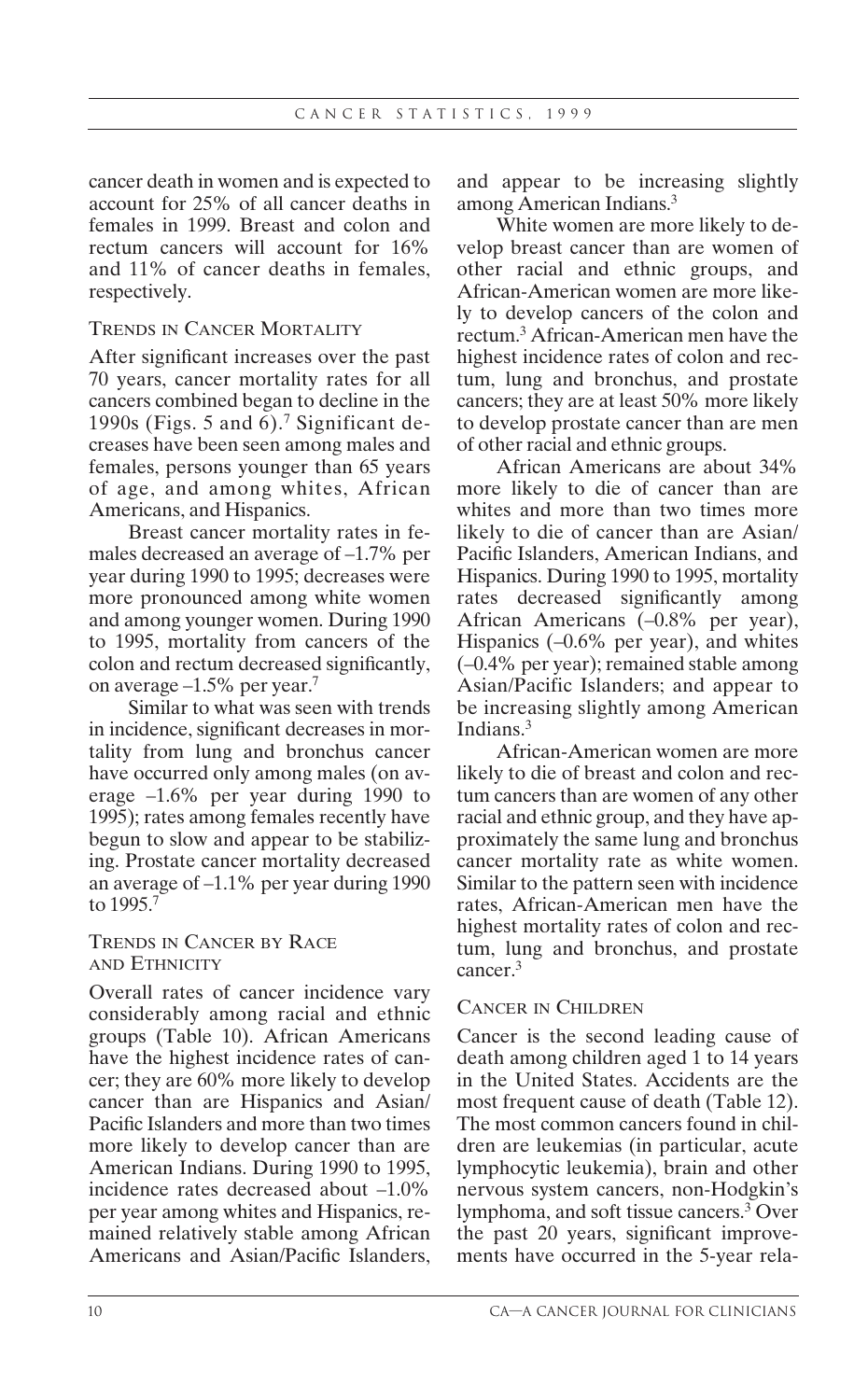tive survival rate for many childhood cancers. Between 1974–1976 and 1989– 1994, survival rates improved by at least 20% for acute lymphocytic and myeloid leukemias, neuroblastoma, non-Hodgkin's lymphoma, soft tissue cancer, and Wilms' tumor (Table 13).

### **Limitations and Future Challenges**

Our estimated numbers of new cancer cases and cancer deaths should be interpreted with caution when used to study trends in cancer incidence and mortality. These estimates may vary considerably from year to year, particularly for rare cancers and for states with smaller populations. We therefore discourage the use of these estimates to track year-to-year changes in cancer occurrence and death.

National Center for Health Statistics mortality rates and SEER cancer incidence rates are generally more informative statistics to use for tracking cancer trends. For example, breast cancer incidence rates increased about 1% per year between 1979 and 1982, increased 4% per year between 1982 and 1987, and were approximately constant between 1987 and 1995. Despite the stabilization of rates during the latter period, the estimates of new breast cancer cases increased between 1988 and 1996.

Our estimates are based on the most currently available cancer incidence and mortality data; however, these data are 4 years old at the time that the estimates are calculated. As such, the effects of large changes occurring in the 4-year interval between 1995 and 1999 cannot be captured by our modeling efforts. Finally, our estimates of new cancer cases are based on incidence rates for the geographic locations that participate in the SEER program and, therefore, may not be representative of the total United States.

Despite these limitations, our estimates do provide an indication of current patterns of cancer in the United States. Such estimates will assist our continuing efforts to reduce the burden of cancer in the United States as the 21st century approaches.

#### **References**

<sup>1.</sup> National Cancer Institute: SEER Cancer Incidence Public-Use Database CD-ROM, 1973- 1995. Bethesda, MD, US Department of Health and Human Services, Public Health Service, 1998.

<sup>2.</sup> Wingo PA, Landis S, Parker S, et al: Using cancer registry and vital statistics data to estimate the number of new cancer cases and deaths in the United States for the upcoming year. J Reg Management 1998;25:43-51.

<sup>3.</sup> Ries LAG, Kosary CL, Hankey BF, et al: SEER Cancer Statistics Review, 1973-1995: Bethesda, MD, National Cancer Institute, 1998. http://wwwseer.ims.nci.nih.gov/Publications/CSR7395

<sup>4.</sup> Wingo PA, Landis S, Ries LA: An adjustment to the 1997 estimate for new prostate cancer cases. CA Cancer J Clin 1997;47:239-242.

<sup>5.</sup> National Center for Health Statistics: Public use data file documentation: Mortality detail for ICD-9, 1995. Hyattsville, MD, Public Health Service, 1997. 6. Feuer EJ, Wun LM: DEVCAN: Probability of developing or dying of cancer [computer program], version 4. Bethesda, MD, National Cancer Institute, 1998.

<sup>7.</sup> Wingo PA, Ries LA, Rosenberg HM, et al: Cancer incidence and mortality, 1973-1995: A report card for the US. Cancer 1998;82:1197-1207.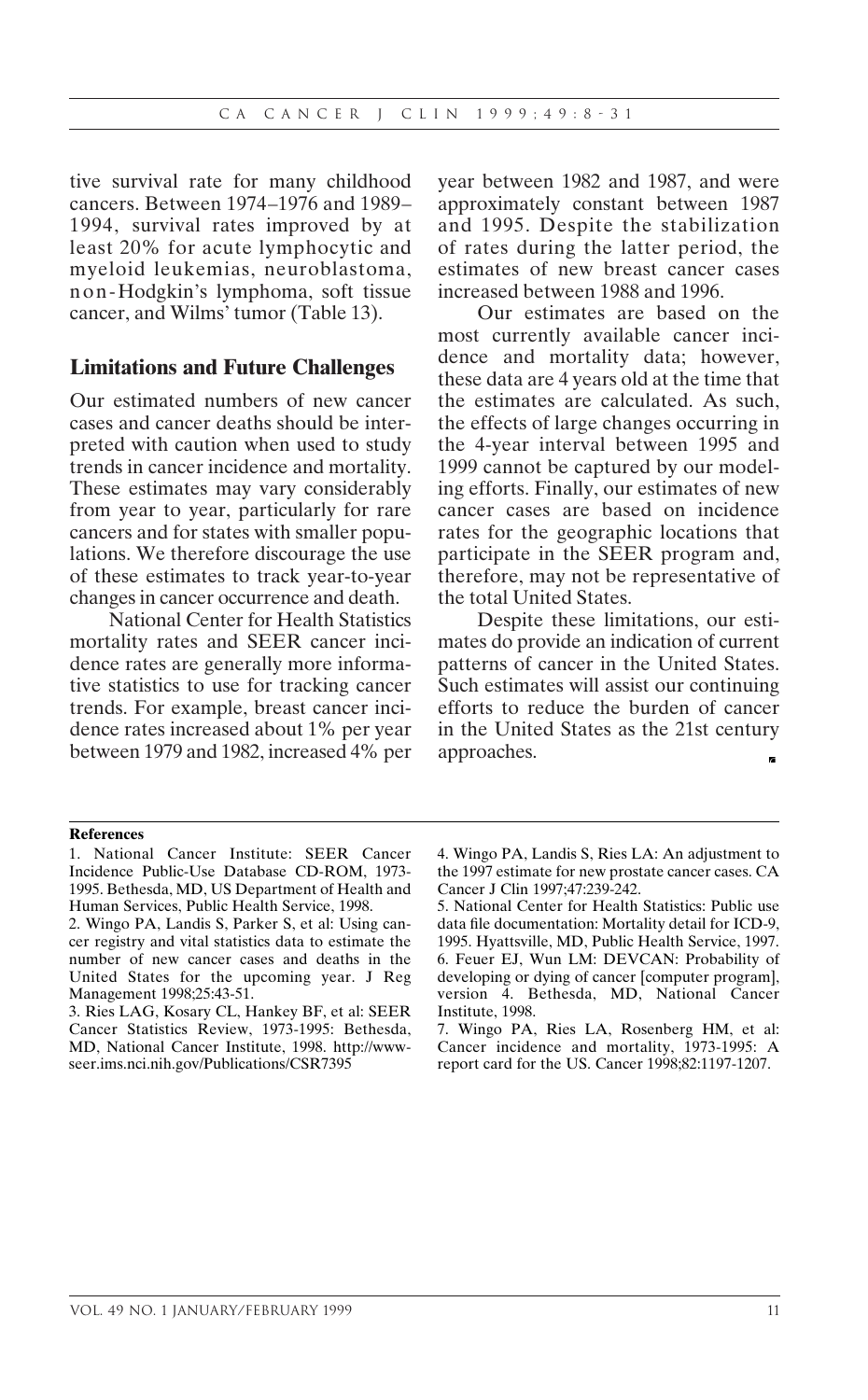|                                                         | <b>Table 1</b>  |                 |                 |
|---------------------------------------------------------|-----------------|-----------------|-----------------|
| Estimated New Cancer Cases by Sex, United States, 1999* |                 |                 |                 |
|                                                         | <b>Total</b>    | <b>Male</b>     | <b>Female</b>   |
| <b>All Sites</b>                                        | 1,221,800       | 623.800         | 598,000         |
| Oral cavity & pharynx                                   | 29,800          | 20,000          | 9,800           |
| <b>Tongue</b>                                           | 6.600           | 4.300           | 2,300           |
| Mouth                                                   | 10,800          | 6,400           | 4,400           |
| Pharynx                                                 | 8,300           | 6,100           | 2,200           |
| Other oral cavity                                       | 4.100           | 3,200           | 900             |
| <b>Digestive system</b>                                 | 226,300         | 117,200         | 109,100         |
| <b>Esophagus</b>                                        | 12.500          | 9.400           | 3.100           |
| <b>Stomach</b>                                          | 21,900          | 13,700          | 8,200           |
| Small intestine                                         | 4,800           | 2,500           | 2,300           |
| Colon                                                   | 94.700          | 43.000          | 51,700          |
| Rectum<br>Anus, anal canal, & anorectum                 | 34,700<br>3.300 | 19,400<br>1.400 | 15,300<br>1.900 |
| Liver & intrahepatic bile duct                          | 14,500          | 9,600           | 4,900           |
| Gallbladder & other biliary                             | 7,200           | 3,000           | 4,200           |
| Pancreas                                                | 28.600          | 14,000          | 14,600          |
| Other digestive organs                                  | 4,100           | 1,200           | 2,900           |
| <b>Respiratory system</b>                               | 187,600         | 106,800         | 80.800          |
| Larynx                                                  | 10,600          | 8,600           | 2,000           |
| Lung & bronchus                                         | 171,600         | 94,000          | 77,600          |
| Other respiratory organs                                | 5,400           | 4,200           | 1,200           |
| <b>Bones &amp; joints</b>                               | 2,600           | 1,400           | 1,200           |
| Soft tissue (including heart)                           | 7,800           | 4,200           | 3,600           |
| Skin (excluding basal & squamous)                       | 54,000          | 33,400          | 20,600          |
| Melanoma of skin                                        | 44,200          | 25,800          | 18,400          |
| Other non-epithelial skin                               | 9.800           | 7.600           | 2,200           |
| <b>Breast</b>                                           | 176,300         | 1,300           | 175,000         |
| <b>Genital system</b>                                   | 269.100         | 188,100         | 81.000          |
| Uterine cervix                                          | 12,800          |                 | 12,800          |
| <b>Uterine corpus</b>                                   | 37,400          |                 | 37,400          |
| <b>Ovarv</b>                                            | 25.200          |                 | 25,200          |
| Vulva                                                   | 3,300           |                 | 3,300           |
| Vagina & other genital organs, female                   | 2.300           |                 | 2,300           |
| Prostate                                                | 179,300         | 179,300         |                 |
| <b>Testis</b>                                           | 7,400           | 7,400           |                 |
| Penis & other genital organs, male                      | 1.400           | 1.400           |                 |
| <b>Urinary system</b>                                   | 86,500          | 58,400          | 28,100          |
| <b>Urinary bladder</b>                                  | 54.200          | 39,100          | 15,100          |
| Kidney & renal pelvis                                   | 30,000          | 17,800          | 12,200          |
| Ureter & other urinary organs                           | 2,300           | 1,500           | 800             |
| Eve & orbit                                             | 2,200           | 1,200           | 1,000           |
| Brain & other nervous system                            | 16,800          | 9,500           | 7,300           |
| <b>Endocrine system</b>                                 | 19.800          | 5.400           | 14.400          |
| <b>Thyroid</b>                                          | 18,100          | 4,600           | 13,500          |
| Other endocrine                                         | 1,700           | 800             | 900             |
| Lymphoma                                                | 64.000          | 36,400          | 27,600          |
| Hodgkin's disease                                       | 7,200           | 3,800           | 3,400           |
| Non-Hodgkin's lymphoma                                  | 56.800          | 32,600          | 24,200          |
| <b>Multiple myeloma</b>                                 | 13,700          | 7,300           | 6,400           |
| Leukemia                                                | 30,200          | 16,800          | 13,400          |
| Acute lymphocytic leukemia                              | 3,100           | 1,800           | 1,300           |
| Chronic lymphocytic leukemia<br>Acute mveloid leukemia  | 7,800           | 4,500           | 3,300           |
|                                                         | 10,100          | 4,900           | 5,200           |
| Chronic myeloid leukemia<br>Other leukemia              | 4,500<br>4,700  | 2,700<br>2,900  | 1,800           |
| Other & unspecified primary sites                       | 35,100          | 16,400          | 1,800<br>18,700 |
|                                                         |                 |                 |                 |

\*Excludes basal and squamous cell skin cancers and in situ carcinomas except urinary bladder.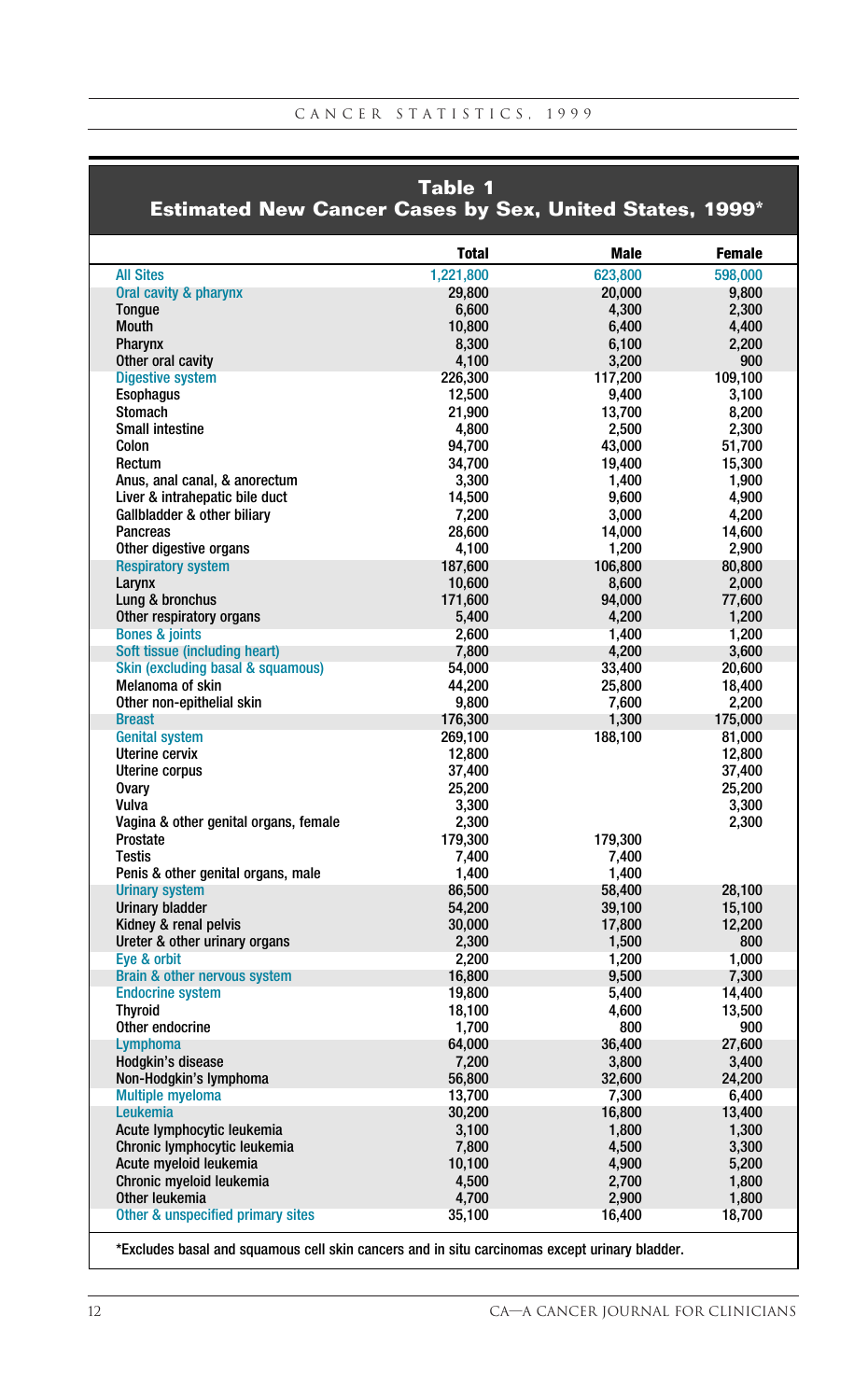|                                                             | Table 2         |              |               |
|-------------------------------------------------------------|-----------------|--------------|---------------|
| <b>Estimated Cancer Deaths by Sex, United States, 1999*</b> |                 |              |               |
|                                                             | <b>Total</b>    | Male         | <b>Female</b> |
| <b>All Sites</b>                                            | 563.100         | 291.100      | 272.000       |
| Oral cavity & pharynx                                       | 8,100           | 5.400        | 2.700         |
| Tongue                                                      | 1,800           | 1,200        | 600           |
| <b>Mouth</b>                                                | 2,300           | 1,300        | 1,000         |
| Pharynx                                                     | 2,100           | 1,500        | 600           |
| Other oral cavity                                           | 1.900           | 1.400        | 500           |
| <b>Digestive system</b>                                     | 131,000         | 69,900       | 61,100        |
| <b>Esophagus</b><br><b>Stomach</b>                          | 12,200          | 9,400        | 2,800         |
| <b>Small intestine</b>                                      | 13,500<br>1.200 | 7,900<br>600 | 5,600<br>600  |
| Colon                                                       | 47.900          | 23,000       | 24.900        |
| Rectum                                                      | 8,700           | 4,800        | 3,900         |
| Anus, anal canal, & anorectum                               | 500             | 200          | 300           |
| Liver & intrahepatic bile duct                              | 13,600          | 8,400        | 5,200         |
| Gallbladder & other biliary                                 | 3,600           | 1,300        | 2.300         |
| Pancreas                                                    | 28,600          | 13,900       | 14,700        |
| Other digestive organs                                      | 1,200           | 400          | 800           |
| <b>Respiratory system</b>                                   | 164,200         | 94,900       | 69,300        |
| Larvnx                                                      | 4,200           | 3,300        | 900           |
| Lung & bronchus                                             | 158,900         | 90,900       | 68,000        |
| Other respiratory organs                                    | 1,100           | 700          | 400           |
| <b>Bones &amp; joints</b>                                   | 1,400           | 800          | 600           |
| Soft tissue (including heart)                               | 4.400           | 2.100        | 2.300         |
| Skin (excluding basal & squamous)                           | 9,200           | 5,800        | 3,400         |
| Melanoma of skin                                            | 7,300           | 4,600        | 2,700         |
| Other non-epithelial skin                                   | 1.900           | 1.200        | 700           |
| <b>Breast</b>                                               | 43,700          | 400          | 43,300        |
| <b>Genital system</b>                                       | 64.700          | 37,500       | 27,200        |
| Uterine cervix                                              | 4.800           |              | 4.800         |
| Uterine corpus                                              | 6,400           |              | 6,400         |
| <b>Ovary</b><br>Vulva                                       | 14,500<br>900   |              | 14,500<br>900 |
| Vagina & other genital organs, female                       | 600             |              | 600           |
| Prostate                                                    | 37.000          | 37.000       |               |
| <b>Testis</b>                                               | 300             | 300          |               |
| Penis & other genital organs, male                          | 200             | 200          |               |
| <b>Urinary system</b>                                       | 24.500          | 15.600       | 8.900         |
| <b>Urinary bladder</b>                                      | 12,100          | 8,100        | 4.000         |
| Kidney & renal pelvis                                       | 11,900          | 7,200        | 4,700         |
| Ureter & other urinary organs                               | 500             | 300          | 200           |
| Eve & orbit                                                 | 200             | 100          | 100           |
| <b>Brain &amp; other nervous system</b>                     | 13.100          | 7.200        | 5.900         |
| <b>Endocrine system</b>                                     | 2,000           | 900          | 1,100         |
| <b>Thyroid</b>                                              | 1,200           | 500          | 700           |
| Other endocrine                                             | 800             | 400          | 400           |
| Lymphoma                                                    | 27,000          | 14.100       | 12.900        |
| Hodgkin's disease                                           | 1,300           | 700          | 600           |
| Non-Hodgkin's lymphoma                                      | 25,700          | 13,400       | 12,300        |
| <b>Multiple myeloma</b><br>Leukemia                         | 11,400          | 5,800        | 5,600         |
|                                                             | 22.100          | 12.400       | 9.700         |
| Acute lymphocytic leukemia<br>Chronic lymphocytic leukemia  | 1.400<br>5,100  | 800<br>3,000 | 600<br>2,100  |
| Acute myeloid leukemia                                      | 6,900           | 3,700        | 3,200         |
| Chronic myeloid leukemia                                    | 2,300           | 1,300        | 1,000         |
| Other leukemia                                              | 6.400           | 3.600        | 2.800         |
| Other & unspecified primary sites                           | 36,100          | 18,200       | 17,900        |
|                                                             |                 |              |               |

\*Excludes basal and squamous cell skin cancers and in situ carcinomas except urinary bladder.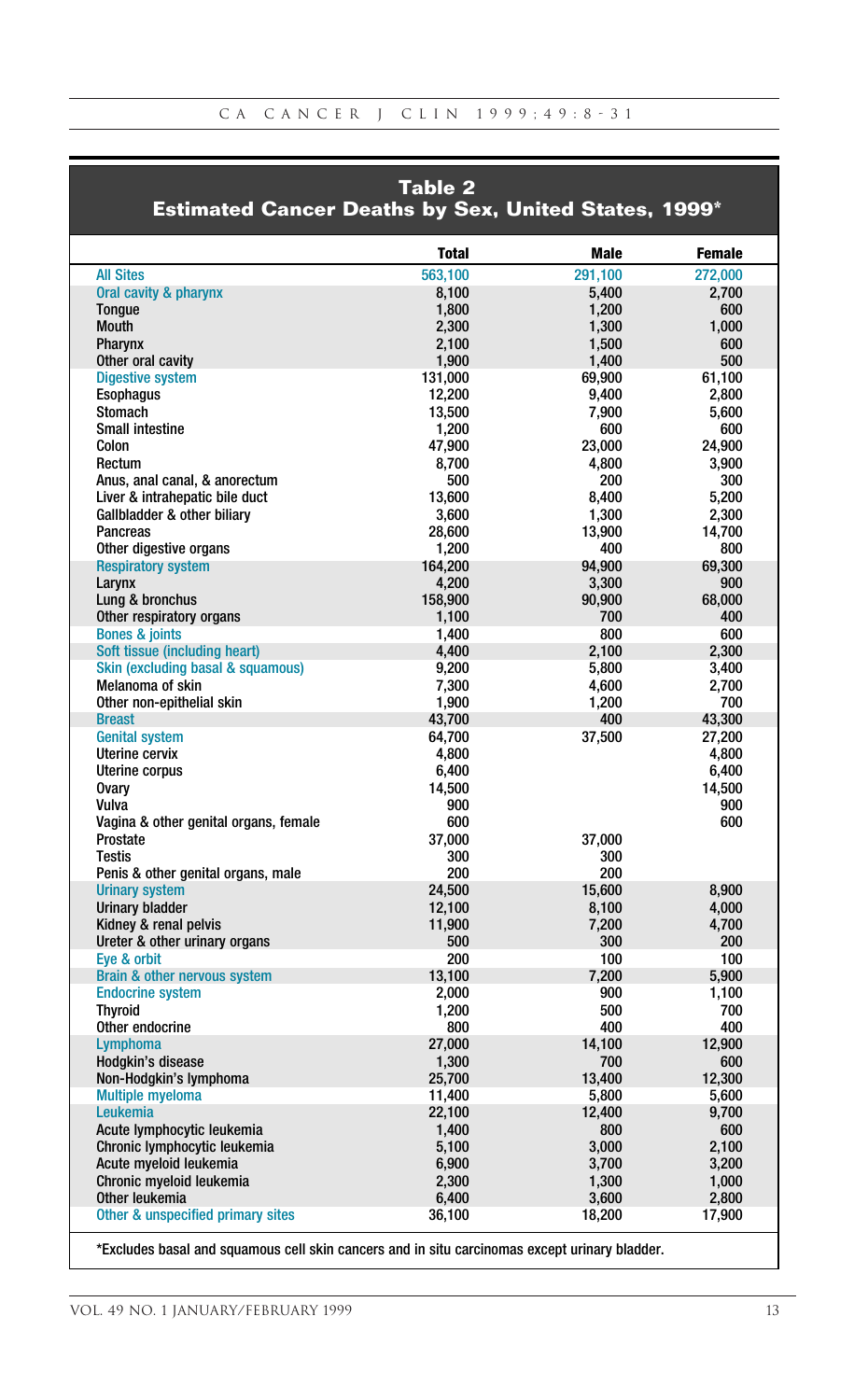|                                         |                                                                |                         |                   |                           | Table 3                    |                           |              |                |                                  |                                 |                                 |
|-----------------------------------------|----------------------------------------------------------------|-------------------------|-------------------|---------------------------|----------------------------|---------------------------|--------------|----------------|----------------------------------|---------------------------------|---------------------------------|
|                                         | <b>Estimated New Cancer Cases by Site and State, US, 1999*</b> |                         |                   |                           |                            |                           |              |                |                                  |                                 |                                 |
|                                         |                                                                |                         |                   |                           |                            |                           |              |                |                                  |                                 |                                 |
| <b>State</b>                            | All<br><b>Sites</b>                                            | Female<br><b>Breast</b> | Colon &<br>Rectum | Lung &<br><b>Bronchus</b> | <b>Melanoma</b><br>of Skin | Non-Hodgkin's<br>Lymphoma | <b>Ovary</b> | Prostate       | <b>Urinary</b><br><b>Bladder</b> | <b>Uterine</b><br><b>Cervix</b> | <b>Uterine</b><br><b>Corpus</b> |
| Alabama                                 | 21,100                                                         | 2,500                   | 1,600             | 2,900                     | 700                        | 900                       | 400          | 3,100          | 800                              | 200                             | 500                             |
| Alaska                                  | 1,400                                                          | 200                     | 200               | 200                       |                            |                           |              | 200            |                                  |                                 |                                 |
| Arizona                                 | 20,000                                                         | 2,600                   | 2,000             | 2,800                     | 1,000                      | 900                       | 500          | 3,300          | 800                              | 200                             | 600                             |
| <b>Arkansas</b>                         | 13,800                                                         | 1,700                   | 1,400             | 2,300                     | 400                        | 600                       | 300          | 2,400          | 500                              | 200                             | 400                             |
| California                              | 112,300                                                        | 16,900                  | 11,200            | 14,600                    | 4,800                      | 5,000                     | 2,600        | 16,300         | 5,200                            | 1,300                           | 3,500                           |
| Colorado                                | 13,300                                                         | 2,000                   | 1,300             | 1,600                     | 600                        | 700                       | 200          | 2,000          | 600                              | 200                             | 500                             |
| <b>Connecticut</b>                      | 15,100                                                         | 2,100                   | 1.500             | 2.000                     | 600                        | 800                       | 300          | 2.200          | 800                              | 100                             | 400                             |
| <b>Delaware</b><br>Dist. of Col.        | 3,800<br>3,000                                                 | 500<br>500              | 400<br>300        | 600<br>400                | 100                        | 200<br>100                | 100<br>100   | 500<br>600     | 300<br>100                       | 100                             | 100<br>200                      |
| Florida                                 | 88,000                                                         | 11,900                  | 8,900             | 13,000                    | 3,000                      | 4,000                     | 1,800        | 13,600         | 4,300                            | 800                             | 2,500                           |
| Georgia                                 | 29,100                                                         | 4,000                   | 2,700             | 4,400                     | 1,000                      | 1,000                     | 600          | 4,300          | 900                              | 300                             | 1,000                           |
| Hawaii                                  | 4,300                                                          | 500                     | 400               | 600                       | 100                        | 200                       | 100          | 700            | 100                              |                                 | 100                             |
| Idaho                                   | 4,600                                                          | 700                     | 400               | 600                       | 200                        | 200                       | 100          | 900            | 300                              |                                 |                                 |
| <b>Illinois</b>                         | 56,800                                                         | 8,500                   | 6,200             | 7,800                     | 1,900                      | 2,700                     | 1,100        | 7,700          | 2,500                            | 600                             | 1,700                           |
| Indiana                                 | 27,900                                                         | 3,900                   | 3,000             | 4,300                     | 1,100                      | 1,300                     | 600          | 3,700          | 1,200                            | 300                             | 700                             |
| lowa                                    | 14,300                                                         | 2,100                   | 1,700             | 2,000                     | 500                        | 800                       | 300          | 2,100          | 700                              | 100                             | 600                             |
| Kansas                                  | 12,000                                                         | 1,700                   | 1,200             | 1,600                     | 600                        | 600                       | 300          | 1,900          | 500                              | 100                             | 400                             |
| Kentucky                                | 20,500                                                         | 2,700                   | 2,200             | 3,500                     | 800                        | 800                       | 400          | 2,600          | 700                              | 300                             | 600                             |
| Louisiana                               | 20,300                                                         | 3,100                   | 2,200             | 3,000                     | 700                        | 800                       | 300          | 3,000          | 700                              | 200                             | 400                             |
| Maine                                   | 7,000                                                          | 1,000                   | 700               | 1,100                     | 200                        | 300                       | 100          | 1,000          | 300                              | 100                             | 100                             |
| Maryland                                | 22,600                                                         | 3,500                   | 2,600             | 3,200                     | 700                        | 900                       | 400          | 3,200          | 1,000                            | 300                             | 600                             |
| <b>Massachusetts</b>                    | 30,700                                                         | 4,400                   | 3,600             | 4,100                     | 1,200                      | 1,500                     | 500          | 4,000          | 1,700                            | 200                             | 800                             |
| Michigan                                | 44,200                                                         | 6,500                   | 4,800             | 6,400                     | 1,300                      | 2,100                     | 800          | 6,400          | 2,100                            | 500                             | 1,600                           |
| Minnesota                               | 19,400                                                         | 2,800                   | 2,000             | 2,400                     | 600                        | 1,200                     | 400          | 3,200          | 800                              | 100                             | 500                             |
| <b>Mississippi</b>                      | 13,000                                                         | 1,700                   | 1,300<br>3,000    | 1,800                     | 300<br>1,000               | 500                       | 200<br>600   | 2,300          | 400<br>1,100                     | 200<br>300                      | 100<br>1,000                    |
| <b>Missouri</b><br>Montana              | 27,900<br>4,100                                                | 3,600<br>600            | 400               | 4,400<br>600              | 100                        | 1,200<br>200              | 100          | 3,900<br>600   | 200                              |                                 | 100                             |
| Nebraska                                | 7,400                                                          | 1,000                   | 1,000             | 1,000                     | 200                        | 300                       | 100          | 1,100          | 300                              | 100                             | 200                             |
| Nevada                                  | 8,100                                                          | 1,000                   | 800               | 1,200                     | 400                        | 300                       | 100          | 1,100          | 300                              | 100                             | 100                             |
| <b>New Hampshire</b>                    | 5,400                                                          | 700                     | 600               | 800                       | 200                        | 300                       | 100          | 700            | 200                              | 100                             | 200                             |
| <b>New Jersev</b>                       | 40,000                                                         | 5.900                   | 4.700             | 4,900                     | 1.500                      | 2.000                     | 900          | 5.600          | 2.100                            | 400                             | 1.500                           |
| <b>New Mexico</b>                       | 6,500                                                          | 1.000                   | 600               | 800                       | 300                        | 300                       | 100          | 1.000          | 200                              | 100                             | 200                             |
| <b>New York</b>                         | 83,100                                                         | 13,000                  | 9,400             | 10,700                    | 2,400                      | 4,100                     | 1,800        | 11,500         | 4,200                            | 900                             | 3,500                           |
| <b>North Carolina</b>                   | 35,500                                                         | 4,700                   | 3,900             | 5,300                     | 1,200                      | 1,400                     | 700          | 5,400          | 1,400                            | 300                             | 1,100                           |
| <b>North Dakota</b>                     | 3,100                                                          | 400                     | 400               | 400                       | 100                        | 200                       | 100          | 600            | 200                              |                                 | 100                             |
| <b>Ohio</b>                             | 56,500                                                         | 8,400                   | 6,100             | 8,300                     | 1,600                      | 2,800                     | 1.000        | 7,900          | 2,700                            | 600                             | 2,100                           |
| <b>Oklahoma</b>                         | 15,800                                                         | 2,300                   | 1,600             | 2,500                     | 600                        | 800                       | 300          | 2,000          | 700                              | 200                             | 200                             |
| Oregon                                  | 15.900                                                         | 2.100                   | 1.500             | 2.200                     | 700                        | 800                       | 400          | 2.400          | 700                              | 100                             | 500                             |
| Pennsylvania                            | 66,600                                                         | 10,000                  | 7,700             | 9,000                     | 2,300                      | 3,200                     | 1,400        | 9,900          | 3,100                            | 600                             | 2,000                           |
| <b>Rhode Island</b>                     | 5,200                                                          | 700                     | 600               | 800                       | 200                        | 300                       | 100          | 600            | 300                              | 100                             | 200                             |
| <b>South Carolina</b>                   | 17,900                                                         | 2,600                   | 1,900             | 2,500                     | 700                        | 600                       | 400          | 2,900          | 800                              | 200                             | 500                             |
| <b>South Dakota</b><br><b>Tennessee</b> | 3,400<br>26,800                                                | 500<br>3,900            | 300<br>2,800      | 400<br>4,300              | 200<br>1,200               | 200<br>1,200              | 100<br>600   | 700<br>3,400   | 200<br>1,000                     | 400                             | 100<br>700                      |
| <b>Texas</b>                            | 77,400                                                         | 11,300                  | 8,400             | 11,500                    | 2,900                      | 3,900                     | 1,500        | 11,600         | 2,800                            | 1,100                           | 2,500                           |
| Utah                                    | 5,200                                                          | 800                     | 600               | 400                       | 400                        | 400                       | 100          | 1,100          | 200                              | 100                             | 200                             |
| Vermont                                 | 2,600                                                          | 300                     | 300               | 400                       | 200                        | 100                       | 100          | 300            | 100                              | 100                             | 100                             |
| Virginia                                | 29,000                                                         | 4,200                   | 3,000             | 4,100                     | 1,100                      | 1,200                     | 500          | 4,300          | 1,100                            | 300                             | 1,100                           |
| Washington                              | 23,800                                                         | 3,300                   | 2,300             | 3,400                     | 800                        | 1,100                     | 600          | 3,200          | 1,200                            | 200                             | 500                             |
| <b>West Virginia</b>                    | 10,600                                                         | 1,200                   | 1,100             | 1,700                     | 400                        | 400                       | 200          | 1,500          | 500                              | 100                             | 300                             |
| Wisconsin                               | 23,700                                                         | 3,400                   | 2,500             | 2,800                     | 900                        | 1,300                     | 600          | 4,100          | 1,200                            | 200                             | 900                             |
| Wyoming                                 | 2,000                                                          | 300                     | 200               | 300                       | 100                        | 100                       |              | 300            | 100                              |                                 | 100                             |
| <b>United States†</b>                   | 1,221,800                                                      | 175,000                 | 129,400           | 171,600                   | 44,200                     | 56,800                    | 25,200       | 179,300 54,200 |                                  | 12,800                          | 37,400                          |

\*Excludes basal and squamous cell skin cancers and in situ carcinomas except urinary bladder.

† State estimates may not add up to United States total because of rounding.

— Estimate is 50 or fewer cases. State case estimates between 51 and 99 were rounded to 100.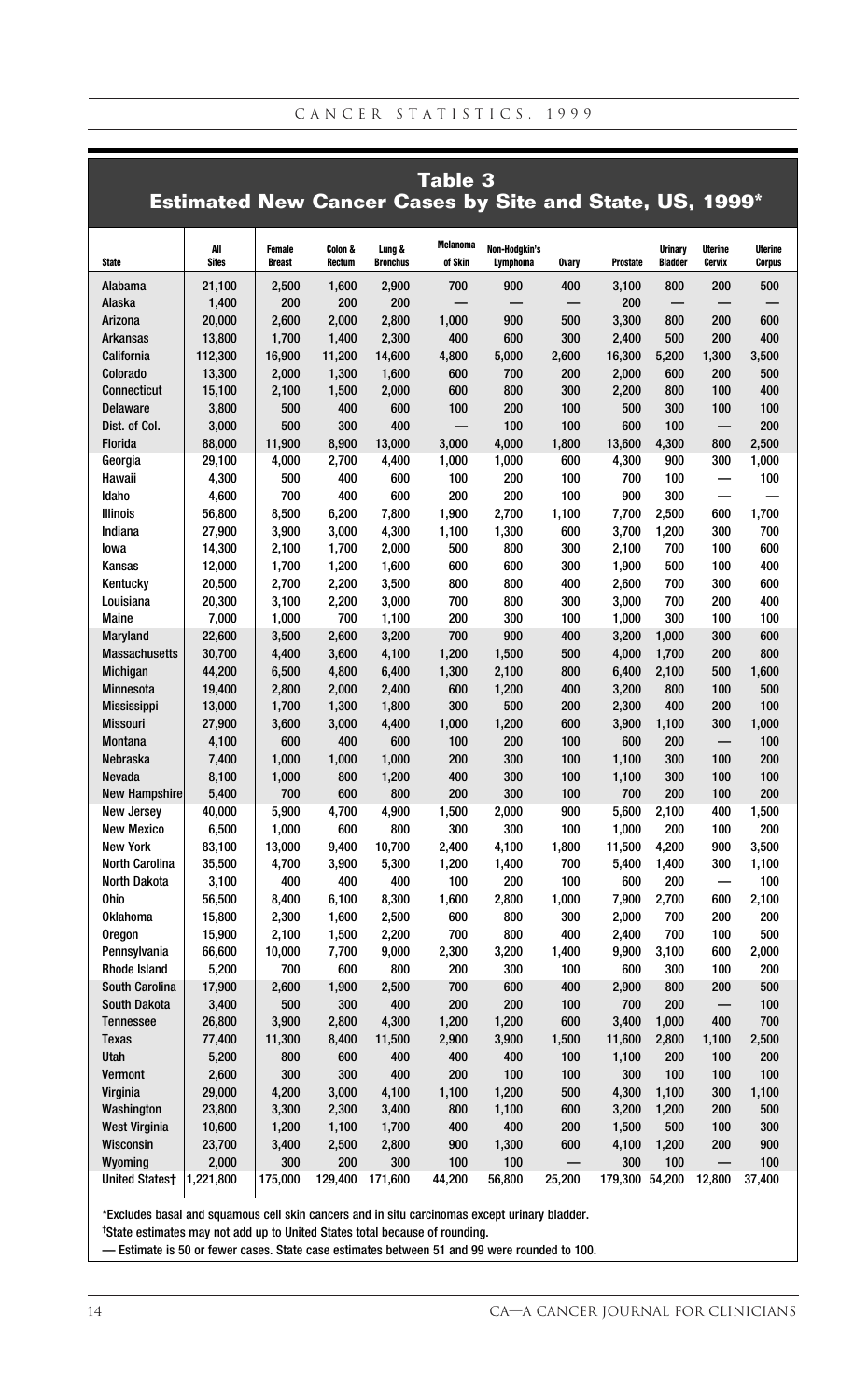#### **Table 4 Estimated Cancer Mortality by Site and State, US, 1999\***

|                                |                                  | <b>Estimated Number of Deaths</b> |                                |                   |                          |              |                           |                       |              |                   |                |                |
|--------------------------------|----------------------------------|-----------------------------------|--------------------------------|-------------------|--------------------------|--------------|---------------------------|-----------------------|--------------|-------------------|----------------|----------------|
|                                | Reported                         |                                   |                                |                   |                          |              |                           | Non-                  |              |                   |                |                |
| <b>State</b>                   | <b>Death Rate</b><br>per 100,000 | All<br><b>Sites</b>               | <b>Female</b><br><b>Breast</b> | Colon &<br>Rectum | <b>Esophagus</b>         | Leukemia     | Lung &<br><b>Bronchus</b> | Hodgkin's<br>Lymphoma | <b>Ovary</b> | Pancreas Prostate |                | <b>Stomach</b> |
| Alabama                        | 180                              | 9,700                             | 600                            | 700               | 200                      | 400          | 2,700                     | 400                   | 200          | 500               | 600            | 200            |
| Alaska                         | 167                              | 600                               | 100                            | 100               |                          |              | 200                       |                       |              |                   |                |                |
| Arizona                        | 158                              | 9,200                             | 700                            | 900               | 200                      | 400          | 2.600                     | 400                   | 300          | 500               | 700            | 200            |
| <b>Arkansas</b>                | 181                              | 6,400                             | 400                            | 600               | 100                      | 300          | 2,200                     | 200                   | 200          | 300               | 500            | 100            |
| California                     | 159                              | 51,700                            | 4.200                          | 4.900             | 1.100                    | 2.100        | 13,500                    | 2.300                 | 1.500        | 2.700             | 3.400          | 1.600          |
| Colorado                       | 145                              | 6,200                             | 500                            | 600               | 100                      | 300          | 1,500                     | 300                   | 100          | 300               | 400            | 100            |
| Connecticut                    | 164                              | 7,000                             | 500                            | 700               | 200                      | 300          | 1,800                     | 300                   | 200          | 400               | 400            | 200            |
| Delaware                       | 195                              | 1,800                             | 100                            | 200               | 100                      | 100          | 600                       | 100                   |              | 100               | 100            |                |
| Dist. of Col.                  | 216                              | 1,400                             | 100                            | 100               | ⋍                        |              | 300                       |                       |              | 100               | 100            | 100            |
| Florida                        | 167                              | 40,600                            | 2.900                          | 3.900             | 900                      | 1.500        | 12.100                    | 1.800                 | 1.000        | 2.200             | 2.800          | 900            |
| Georgia                        | 177                              | 13,400                            | 1,000                          | 1,200             | 200                      | 600          | 4,100                     | 500                   | 400          | 700               | 900            | 300            |
| Hawaii                         | 134                              | 2,000                             | 100                            | 200               | $\overline{\phantom{0}}$ | 100          | 500                       | 100                   |              | 100               | 100            | 100            |
| Idaho                          | 148                              | 2,100                             | 200                            | 200               | 100                      | 100          | 500                       | 100                   | 100          | 100               | 200            | 100            |
| <b>Illinois</b>                | 179                              | 26,200                            | 2,100                          | 2,700             | 700                      | 1,100        | 7,300                     | 1,200                 | 600          | 1,200             | 1,600          | 600            |
| Indiana                        | 178                              | 12,900                            | 1,000                          | 1,300             | 300                      | 500          | 4,000                     | 600                   | 400          | 700               | 800            | 200            |
| lowa                           | 160                              | 6.600                             | 500                            | 800               | 100                      | 300          | 1.800                     | 300                   | 100          | 300               | 400            | 100            |
| Kansas                         | 160                              | 5,600                             | 400                            | 500               | 100                      | 200          | 1,500                     | 300                   | 200          | 300               | 400            | 100            |
| Kentucky                       | 192                              | 9,500                             | 700                            | 900               | 200                      | 300          | 3,300                     | 400                   | 200          | 400               | 500            | 200            |
| Louisiana                      | 194                              | 9,400                             | 800                            | 1,000             | 100                      | 400          | 2,700                     | 400                   | 200          | 500               | 600            | 300            |
| <b>Maine</b>                   | 187                              | 3,200                             | 200                            | 300               | 100                      | 100          | 1.000                     | 200                   | 100          | 200               | 200            | 100            |
| Maryland                       | 186                              | 10,400                            | 900                            | 1,100             | 200                      | 300          | 3,000                     | 400                   | 200          | 500               | 700            | 300            |
| <b>Massachusetts</b>           | 179                              | 14,200                            | 1,100                          | 1,600             | 300                      | 500          | 3,800                     | 700                   | 300          | 700               | 800            | 300            |
| Michigan                       | 176                              | 20,400                            | 1,600                          | 2,100             | 500                      | 700          | 5,900                     | 900                   | 500          | 1,000             | 1,300          | 400            |
| Minnesota                      | 156                              | 9.000                             | 700                            | 900               | 200                      | 500          | 2,200                     | 500                   | 200          | 500               | 700            | 200            |
| <b>Mississippi</b>             | 182                              | 6,000                             | 400                            | 600               | 100                      | 200          | 1,700                     | 200                   | 100          | 300               | 500            | 100            |
| Missouri                       | 177                              | 12,900                            | 900                            | 1,300             | 300                      | 500          | 4,000                     | 500                   | 300          | 600               | 800            | 300            |
| Montana                        | 161                              | 1,900                             | 200                            | 200               |                          | 100          | 500                       | 100                   | 100          | 100               | 100            |                |
| <b>Nebraska</b>                | 155                              | 3,400                             | 300                            | 400               | 100                      | 200          | 900                       | 100                   | 100          | 200               | 200            | 100            |
|                                | 183                              | 3,800                             | 300                            | 300               | 100                      | 100          | 1,100                     | 200                   | 100          | 200               | 200            | 100            |
| Nevada<br><b>New Hampshire</b> | 182                              | 2,500                             | 200                            | 300               | 100                      | 100          | 700                       | 100                   | 100          | 100               | 100            |                |
| <b>New Jersey</b>              | 181                              | 18,400                            | 1,500                          | 2.000             | 400                      | 800          | 4,500                     | 900                   | 500          | 1,100             | 1,200          | 500            |
| <b>New Mexico</b>              | 146                              | 3,000                             | 200                            | 300               | 100                      | 100          | 700                       | 100                   | 100          | 200               | 200            | 100            |
| <b>New York</b>                |                                  |                                   |                                |                   | 900                      |              |                           | 1,800                 | 1,000        | 2,200             |                |                |
| <b>North Carolina</b>          | 171<br>174                       | 38,300<br>16,300                  | 3,200<br>1,200                 | 4,100<br>1,700    | 300                      | 1,400<br>600 | 9,900<br>4,900            | 700                   | 400          | 800               | 2,400<br>1,100 | 1,300<br>400   |
| <b>North Dakota</b>            | 156                              | 1,400                             | 100                            | 200               |                          |              | 300                       | 100                   | 100          | 100               | 100            |                |
| <b>Ohio</b>                    | 181                              | 26,000                            | 2,100                          | 2,700             | 600                      | 1,000        | 7,700                     | 1,300                 | 600          | 1,300             | 1,600          | 500            |
| Oklahoma                       | 170                              |                                   | 600                            | 700               | 100                      | 300          | 2.300                     | 400                   | 200          | 300               | 400            | 100            |
|                                | 167                              | 7,300<br>7,300                    | 500                            | 700               | 200                      | 300          | 2,100                     | 400                   | 200          | 400               | 500            | 100            |
| Oregon<br>Pennsylvania         | 177                              | 30,700                            | 2,500                          | 3,400             | 700                      | 1,200        | 8,400                     | 1,500                 | 800          | 1,500             | 2,000          | 700            |
| <b>Rhode Island</b>            | 177                              | 2,400                             | 200                            | 300               |                          | 100          | 700                       | 100                   |              | 100               | 100            | 100            |
| South Carolina                 | 178                              | 8,200                             | 600                            | 900               | 200                      | 300          | 2,300                     | 300                   | 200          | 400               | 600            | 200            |
| <b>South Dakota</b>            | 156                              | 1,600                             | 100                            | 100               |                          | 100          | 400                       | 100                   |              | 100               | 100            |                |
|                                | 181                              |                                   | 1.000                          | 1.200             | 200                      | 500          |                           | 500                   | 300          | 500               | 700            | 200            |
| <b>Tennessee</b>               |                                  | 12,300                            |                                |                   |                          |              | 3,900                     |                       |              |                   |                |                |
| <b>Texas</b><br>Utah           | 169<br>126                       | 35,700                            | 2,800                          | 3,700<br>300      | 700                      | 1,400        | 10,600<br>400             | 1,700<br>200          | 900<br>100   | 1,900<br>100      | 2,400<br>200   | 1,000          |
|                                |                                  | 2,400                             | 200                            |                   |                          | 100          |                           |                       |              |                   |                |                |
| Vermont                        | 172                              | 1,200                             | 100                            | 100               |                          |              | 300                       | 100                   |              |                   | 100            |                |
| Virginia                       | 178                              | 13,300                            | 1,000                          | 1,300             | 300                      | 500          | 3,800                     | 600                   | 300          | 600               | 900            | 300            |
| Washington                     | 163                              | 11,000                            | 800                            | 1.000             | 300                      | 500          | 3.100                     | 500                   | 300          | 500               | 700            | 200            |
| <b>West Virginia</b>           | 186                              | 4,900                             | 300                            | 500               | 100                      | 200          | 1,600                     | 200                   | 100          | 200               | 300            | 100            |
| Wisconsin                      | 164                              | 10,900                            | 800                            | 1,100             | 300                      | 500          | 2,600                     | 600                   | 300          | 600               | 800            | 200            |
| Wyoming                        | 154                              | 900                               | 100                            | 100               |                          |              | 300                       |                       |              | 100               | 100            |                |
| <b>United States‡</b>          | 171                              | 563,100                           | 43,300                         | 56,600            | 12.200                   | 22.100       | 158,900                   | 25,700                | 14,500       | 28,600            | 37,000         | 13,500         |

\*Excludes basal and squamous cell skin cancers and in situ carcinomas except urinary bladder.

†NCHS average annual mortality rate for 1991–1995, age-adjusted to the 1970 US standard population.

‡ State estimates may not add up to United States total because of rounding.

— Estimate is 50 or fewer deaths. State death estimates between 51 and 99 were rounded to 100.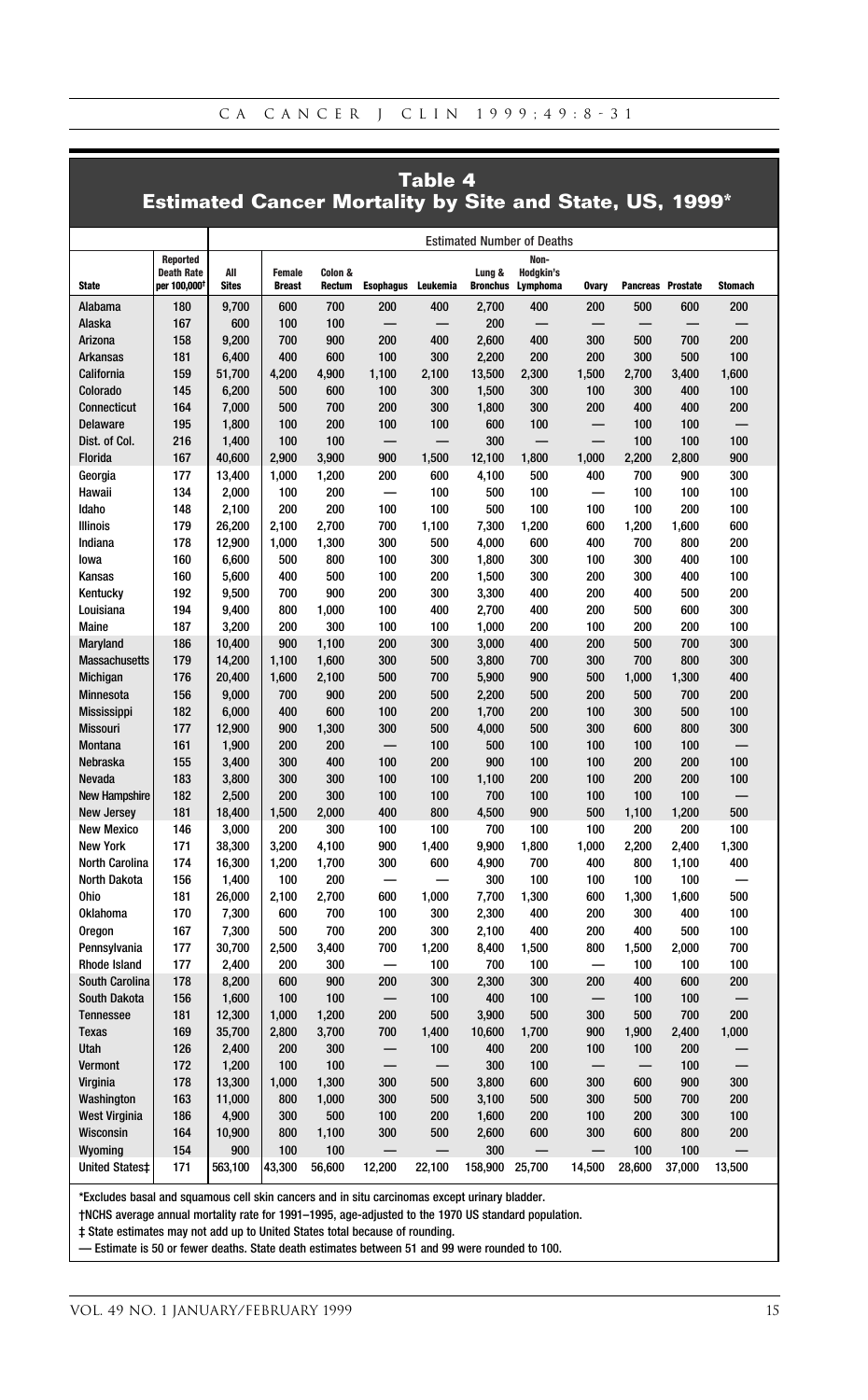



ranking of 10; they have the same number of deaths and contribute the same percentage.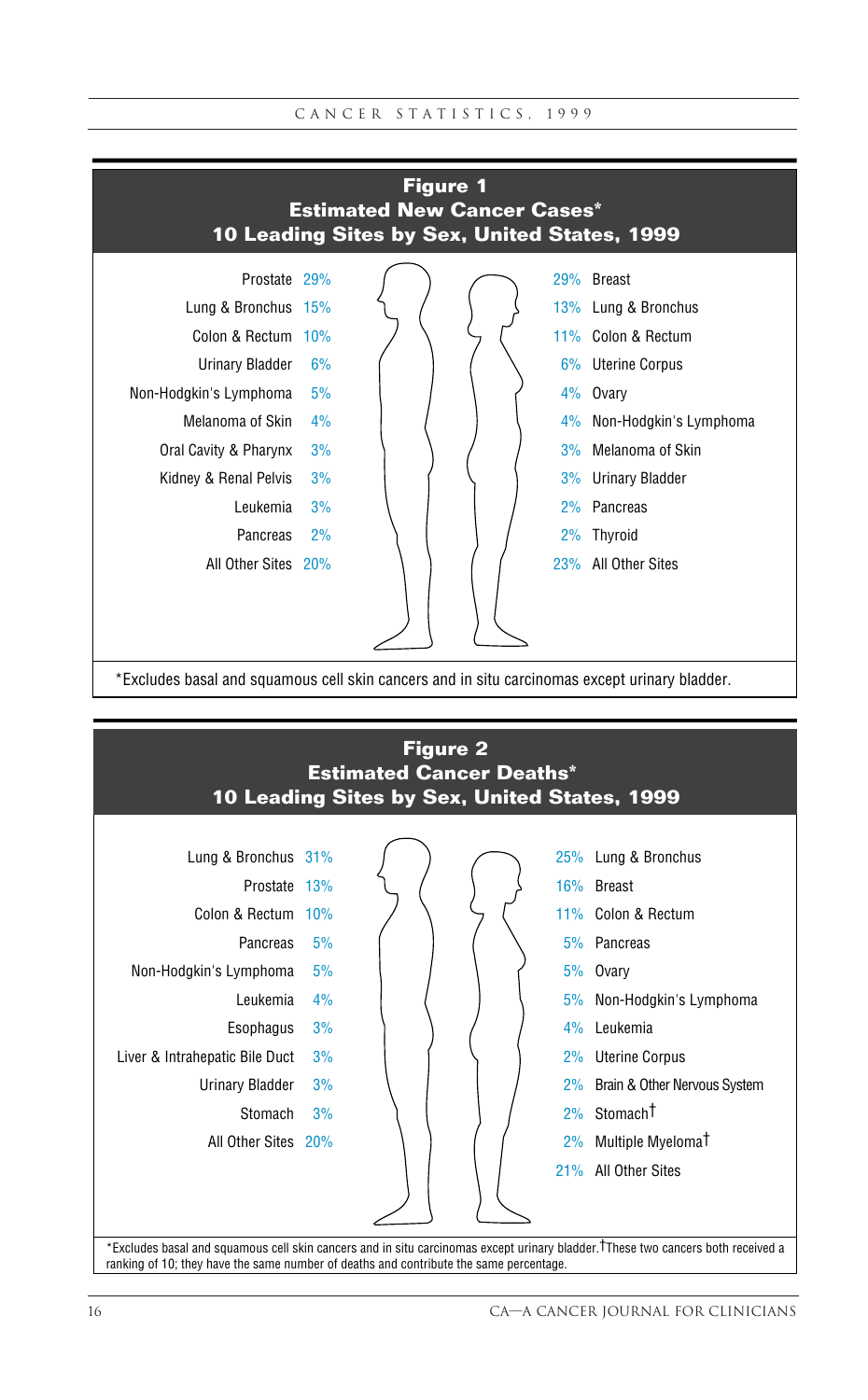|                 |               | <b>Percentage of Population Developing Invasive Cancers</b><br>at Certain Ages by Sex, United States, 1993-1995<br>Table 5                                     |                   |                |                          |
|-----------------|---------------|----------------------------------------------------------------------------------------------------------------------------------------------------------------|-------------------|----------------|--------------------------|
|                 |               | Birth to 39 Years                                                                                                                                              | 40 to 59 Years    | 60 to 79 Years | <b>Birth to Death</b>    |
| All sites*      | <b>Male</b>   | 1.65 (1 in 61)                                                                                                                                                 | 8.25 (1 in 12)    | 34.94 (1 in 3) | 44.66 (1 in 2)           |
|                 | <b>Female</b> | 1.95 (1 in 51)                                                                                                                                                 | 9.14(1 in 11)     | 22.33 (1 in 5) | 38.03 (1 in 3)           |
| <b>Breast</b>   | Female        | $0.43$ (1 in 231)                                                                                                                                              | 4.00 (1 in 25)    | 6.88 (1 in 15) | $12.50(1 \text{ in } 8)$ |
| Colon & Rectum  | Male          | $0.06$ (1 in 1,708)                                                                                                                                            | $0.87$ (1 in 115) | 4.05 (1 in 25) | 5.69 (1 in 18)           |
|                 | Female        | $0.05$ (1 in 1,871)                                                                                                                                            | 0.67 (1 in 150)   | 3.14 (1 in 32) | 5.62 (1 in 18)           |
| Lung & Bronchus | Male          | $0.04$ (1 in 2,495)                                                                                                                                            | 1.34 (1 in 75)    | 6.55 (1 in 15) | 8.27 (1 in 12)           |
|                 | Female        | $0.03$ (1 in 2,936)                                                                                                                                            | $0.97$ (1 in 103) | 3.95 (1 in 25) | 5.64 (1 in 18)           |
| Prostate        | Male          | Less than 1 in 10,000                                                                                                                                          | 1.83 (1 in 55)    | 14.79 (1 in 7) | 17.00 (1 in 6)           |
| Data source     |               | Excludes basal and squamous cell skin cancers and in situ carcinomas except urinary bladder.<br>NCI Surveillance, Epidemiology, and End Results Program, 1998. |                   |                |                          |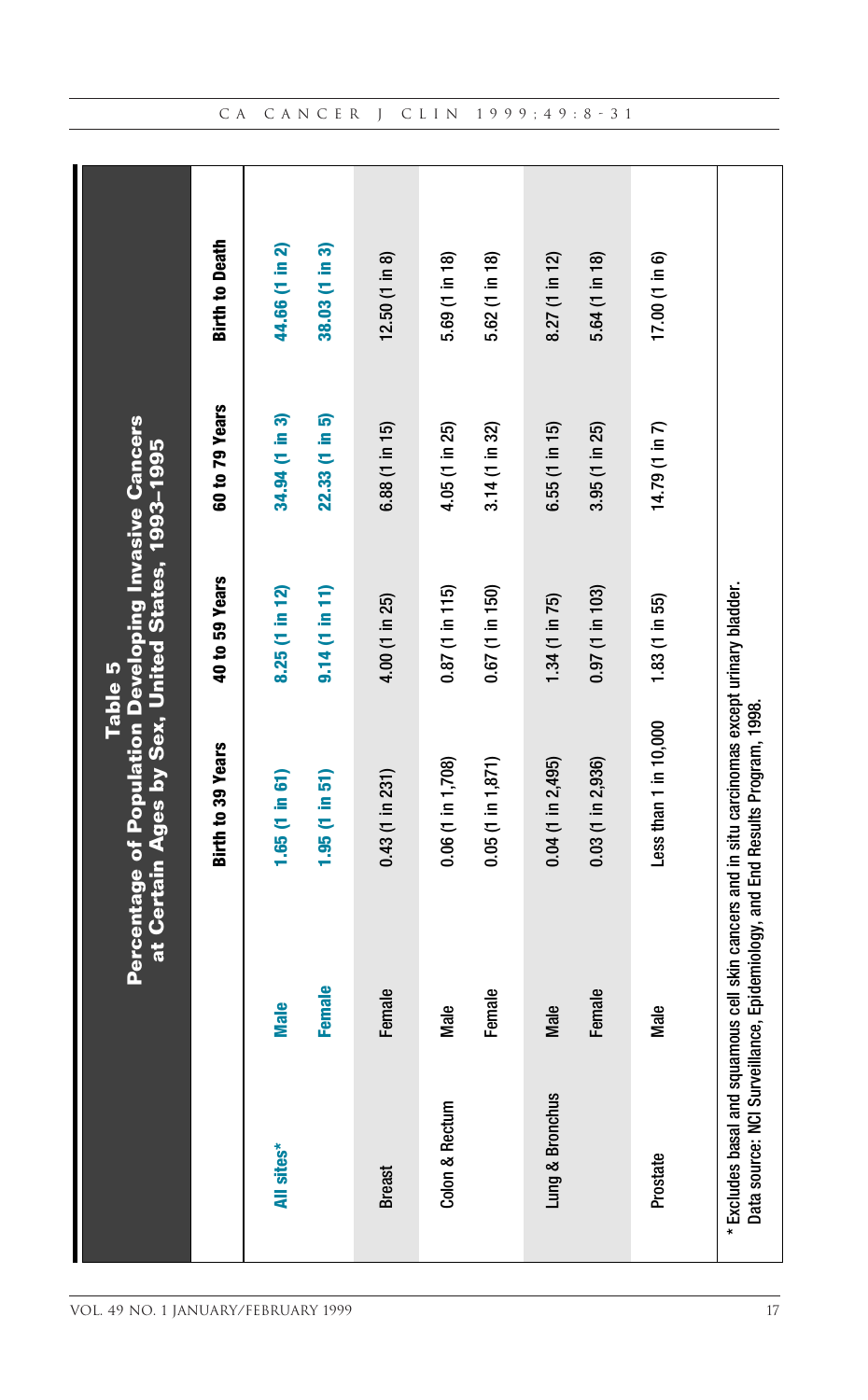

Data source: NCI Surveillance, Epidemiology, and End Results Program, 1998.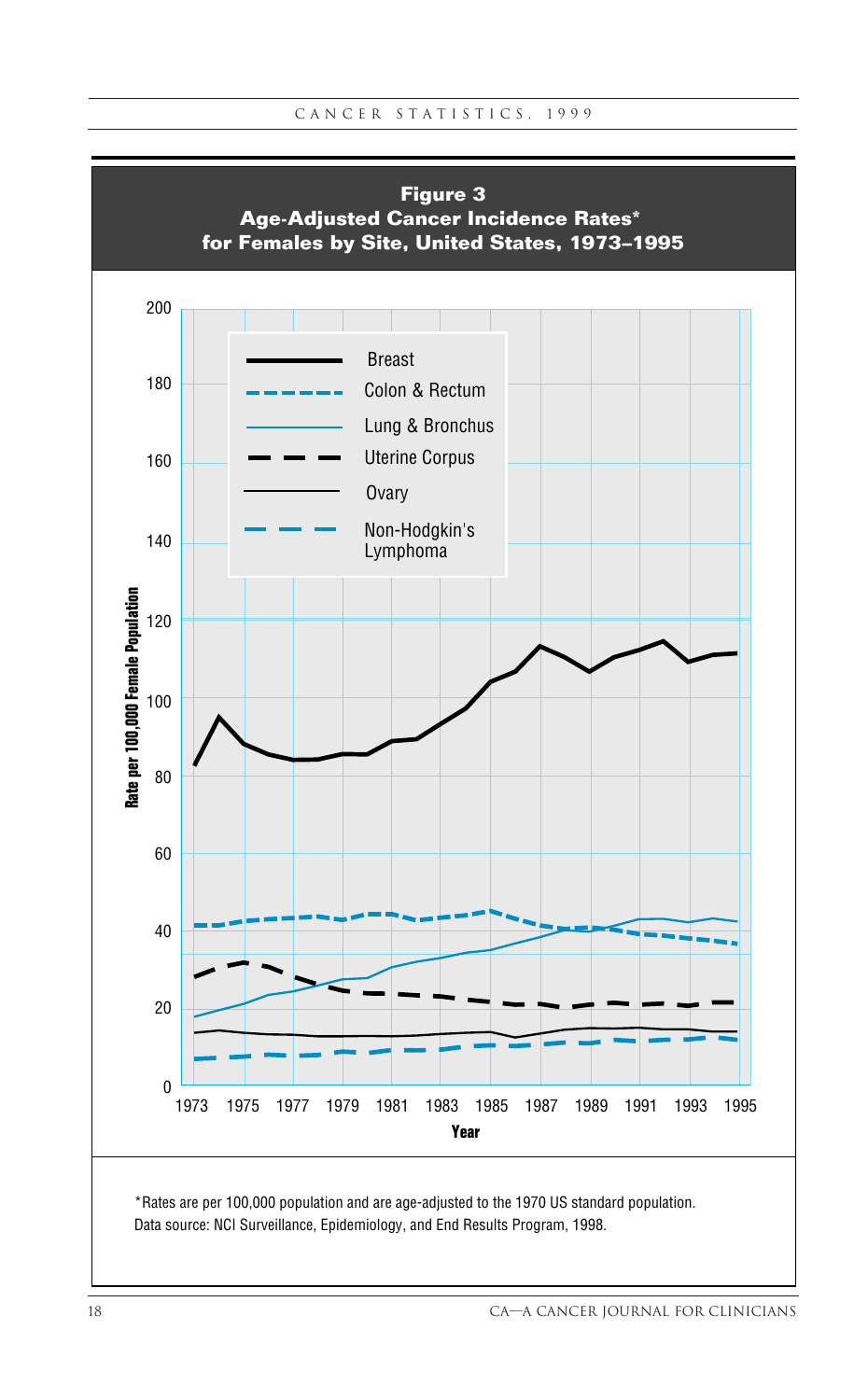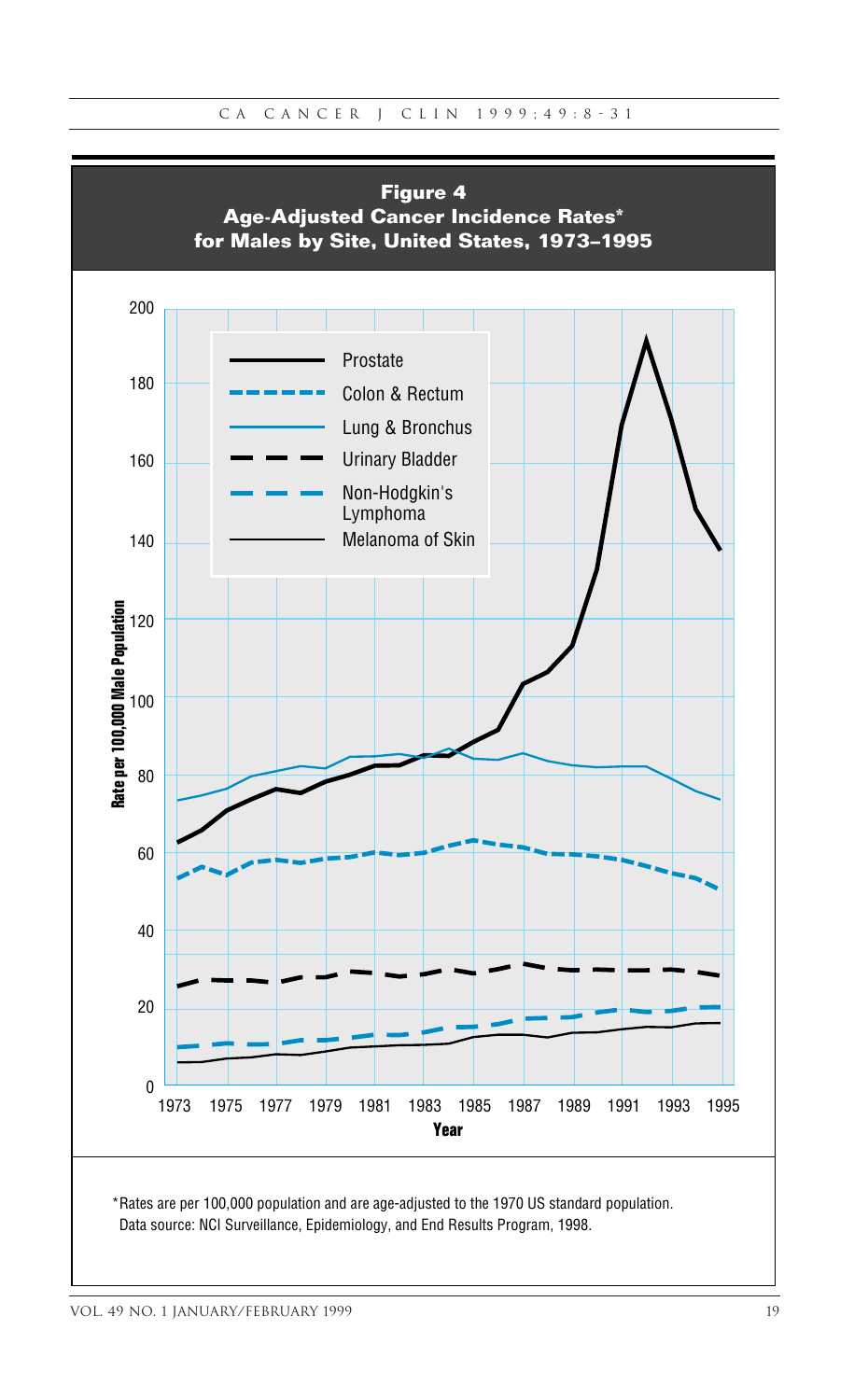|              | Table 6<br><b>Reported Deaths for the 10 Leading Causes of Death</b><br>by Age and Sex, United States, 1995 |                                                                        |                                                                     |                                                                            |                                                  |                                                |  |  |  |  |  |
|--------------|-------------------------------------------------------------------------------------------------------------|------------------------------------------------------------------------|---------------------------------------------------------------------|----------------------------------------------------------------------------|--------------------------------------------------|------------------------------------------------|--|--|--|--|--|
|              | All Ages                                                                                                    |                                                                        | Ages 1-19                                                           |                                                                            | Ages 20-39                                       |                                                |  |  |  |  |  |
|              | <b>Male</b>                                                                                                 | <b>Female</b>                                                          | Male                                                                | <b>Female</b>                                                              | Male                                             | <b>Female</b>                                  |  |  |  |  |  |
|              | <b>All Causes</b><br>1,172,959                                                                              | <b>All Causes</b><br>1,139,173                                         | <b>All Causes</b><br>19,896                                         | <b>All Causes</b><br>10,182                                                | <b>All Causes</b><br>88,874                      | <b>All Causes</b><br>34,513                    |  |  |  |  |  |
| $\mathbf{1}$ | Heart<br><b>Diseases</b><br>362,714                                                                         | Heart<br><b>Diseases</b><br>374,849                                    | <b>Accidents</b><br>8,282                                           | <b>Accidents</b><br>4,165                                                  | <b>Accidents</b><br>21,688                       | <b>Accidents</b><br>6,467                      |  |  |  |  |  |
| 2            | Cancer<br>281,611                                                                                           | Cancer<br>256,844                                                      | Homicide<br>3,403                                                   | Homicide<br>903                                                            | <b>HIV Infection</b><br>18,589                   | Cancer<br>6,452                                |  |  |  |  |  |
| 3            | Cerebro-<br>vasular<br><b>Diseases</b><br>61,563                                                            | Cerebro-<br>vasular<br><b>Diseases</b><br>96,428                       | <b>Suicide</b><br>1,876                                             | Cancer<br>900                                                              | <b>Suicide</b><br>10,397                         | <b>HIV Infection</b><br>4.075                  |  |  |  |  |  |
| 4            | <b>Accidents</b><br>61,401                                                                                  | Chronic<br><b>Obstructive</b><br>Pulmonary<br><b>Disease</b><br>48,961 | Cancer<br>1,305                                                     | Congenital<br><b>Anomalies</b><br>648                                      | Homicide<br>10,003                               | Heart<br><b>Diseases</b><br>2,789              |  |  |  |  |  |
| 5            | <b>Chronic</b><br><b>Obstructive</b><br>Pulmonary<br><b>Disease</b><br>53,938                               | Pneumonia<br>& Influenza<br>45,136                                     | Congenital<br><b>Anomalies</b><br>747                               | Heart<br><b>Diseases</b><br>390                                            | Heart<br><b>Diseases</b><br>6,215                | Homicide<br>2,464                              |  |  |  |  |  |
| 6            | Pneumonia<br>& Influenza<br>37,787                                                                          | <b>Diabetes</b><br><b>Mellitus</b><br>33,130                           | Heart<br><b>Diseases</b><br>554                                     | Suicide<br>351                                                             | Cancer<br>5,683                                  | Suicide<br>2,121                               |  |  |  |  |  |
| 7            | <b>HIV Infection</b><br>35,950                                                                              | <b>Accidents</b><br>31,919                                             | Cerebral<br>Palsy<br>246                                            | <b>HIV Infection</b><br>223                                                | <b>Cirrhosis</b><br>of Liver<br>1,360            | Cerebro-<br>vascular<br><b>Diseases</b><br>928 |  |  |  |  |  |
| 8            | <b>Diabetes</b><br><b>Mellitus</b><br>26,124                                                                | Alzheimer's<br><b>Disease</b><br>13,607                                | <b>HIV Infection</b><br>232                                         | Cerebral<br>Palsy<br>205                                                   | Cerebro-<br>vascular<br><b>Diseases</b><br>1,008 | <b>Diabetes</b><br><b>Mellitus</b><br>628      |  |  |  |  |  |
| 9            | Suicide<br>25,369                                                                                           | <b>Nephritis</b><br>12,287                                             | Chronic<br><b>Obstructive</b><br>Pulmonary<br><b>Disease</b><br>187 | Pneumonia<br>& Influenza<br>186                                            | Pneumonia<br>& Influenza<br>859                  | Cirrhosis<br>of Liver<br>610                   |  |  |  |  |  |
| 10           | Homicide<br>17,740                                                                                          | Septicemia<br>11,974                                                   | Pneumonia<br>& Influenza<br>181                                     | <b>Chronic</b><br><b>Obstructive</b><br>Pulmonary<br><b>Disease</b><br>125 | <b>Diabetes</b><br><b>Mellitus</b><br>829        | Pneumonia<br>& Influenza<br>551                |  |  |  |  |  |
|              |                                                                                                             | Data source: Vital Statistics of the United States, 1998.              |                                                                     |                                                                            |                                                  |                                                |  |  |  |  |  |

ı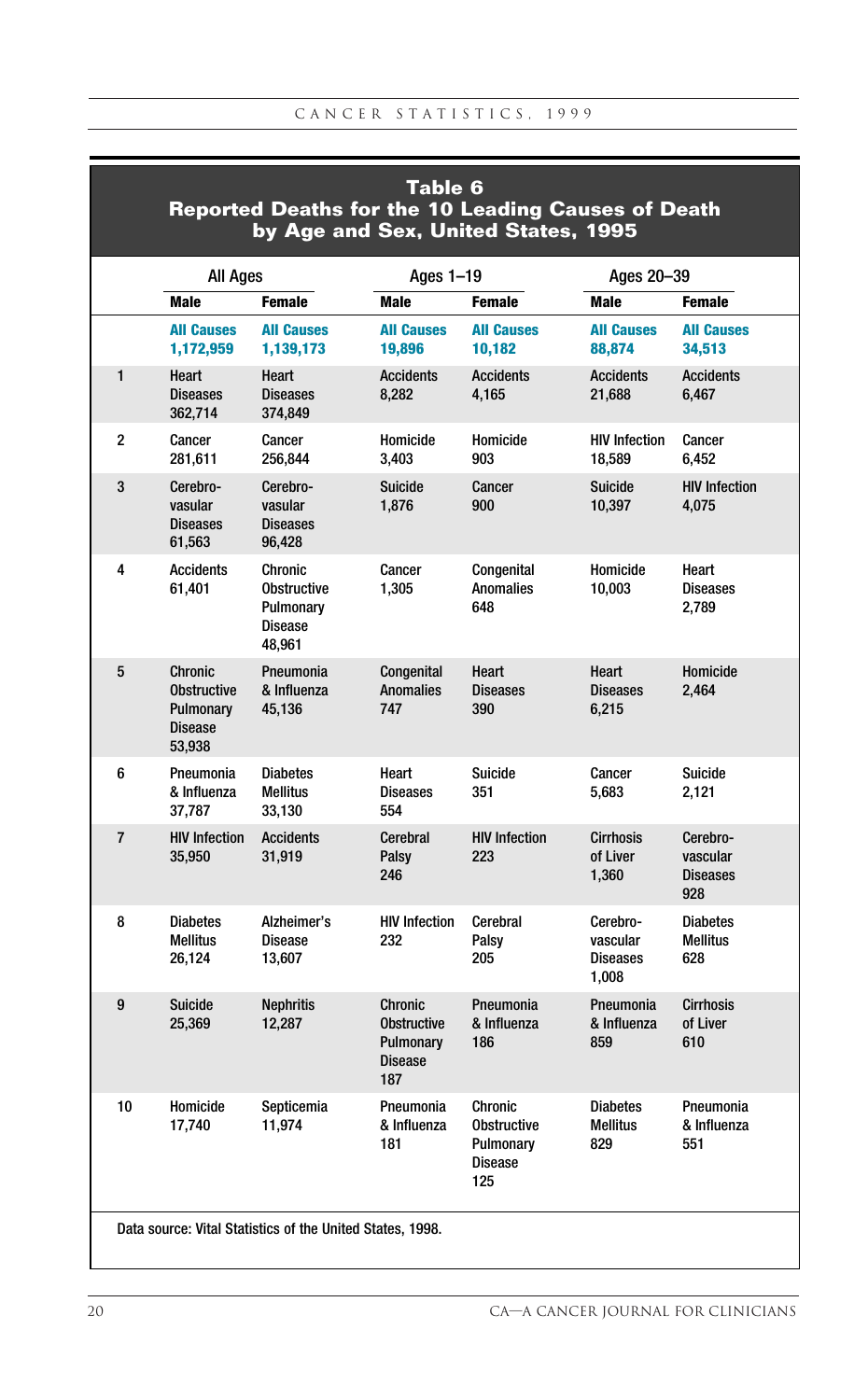| <b>Table 6 (Continued)</b><br><b>Reported Deaths for the 10 Leading Causes of Death</b><br>by Age and Sex, United States, 1995 |                                                                              |                                                                       |                                                                               |                                                                        |                                                                               |                                                                               |  |  |  |  |
|--------------------------------------------------------------------------------------------------------------------------------|------------------------------------------------------------------------------|-----------------------------------------------------------------------|-------------------------------------------------------------------------------|------------------------------------------------------------------------|-------------------------------------------------------------------------------|-------------------------------------------------------------------------------|--|--|--|--|
|                                                                                                                                | Ages 40-59                                                                   |                                                                       | Ages 60-79                                                                    |                                                                        | Ages $80+$                                                                    |                                                                               |  |  |  |  |
|                                                                                                                                | <b>Male</b>                                                                  | <b>Female</b>                                                         | <b>Male</b>                                                                   | <b>Female</b>                                                          | Male                                                                          | <b>Female</b>                                                                 |  |  |  |  |
|                                                                                                                                | <b>All Causes</b><br>187,562                                                 | <b>All Causes</b><br>107,862                                          | <b>All Causes</b><br>521,815                                                  | <b>All Causes</b><br>413,462                                           | <b>All Causes</b><br>337,859                                                  | <b>All Causes</b><br>560,061                                                  |  |  |  |  |
| $\mathbf{1}$                                                                                                                   | Heart<br><b>Diseases</b><br>51,087                                           | Cancer<br>44,963                                                      | Heart<br><b>Diseases</b><br>176,730                                           | Cancer<br>133,588                                                      | Heart<br><b>Diseases</b><br>127,733                                           | Heart<br><b>Diseases</b><br>230,869                                           |  |  |  |  |
| 2                                                                                                                              | Cancer<br>46,081                                                             | Heart<br><b>Diseases</b><br>19,152                                    | Cancer<br>164,794                                                             | Heart<br><b>Diseases</b><br>121,293                                    | Cancer<br>63,705                                                              | Cancer<br>70,896                                                              |  |  |  |  |
| 3                                                                                                                              | <b>HIV Infection</b><br>15,765                                               | <b>Accidents</b><br>5,057                                             | <b>Chronic</b><br><b>Obstructive</b><br>Pulmonary<br><b>Disease</b><br>31,058 | Cerebro-<br>vasular<br><b>Diseases</b><br>27,952                       | Cerebro-<br>vasular<br><b>Diseases</b><br>27,574                              | Cerebro-<br>vascular<br><b>Diseases</b><br>62,385                             |  |  |  |  |
| 4                                                                                                                              | Accidents<br>14,238                                                          | Cerebro-<br>vascular<br><b>Diseases</b><br>4,993                      | Cerebro-<br>vascular<br><b>Diseases</b><br>26,648                             | Chronic<br><b>Obstructive</b><br>Pulmonary<br><b>Disease</b><br>26,107 | Pneumonia<br>& Influenza<br>20,497                                            | Pneumonia<br>& Influenza<br>32,340                                            |  |  |  |  |
| 5                                                                                                                              | <b>Cirrhosis</b><br>of Liver<br>7,398                                        | <b>Diabetes</b><br><b>Mellitus</b><br>3,727                           | <b>Diabetes</b><br><b>Mellitus</b><br>14,180                                  | <b>Diabetes</b><br><b>Mellitus</b><br>16,310                           | <b>Chronic</b><br><b>Obstructive</b><br>Pulmonary<br><b>Disease</b><br>18,913 | <b>Chronic</b><br><b>Obstructive</b><br>Pulmonary<br><b>Disease</b><br>18,949 |  |  |  |  |
| 6                                                                                                                              | Suicide<br>7,025                                                             | Chronic<br><b>Obstructive</b><br>Pulmonary<br><b>Disease</b><br>3,377 | Pneumonia<br>& Influenza<br>13,367                                            | Pneumonia<br>& Influenza<br>10,237                                     | <b>Accidents</b><br>6,551                                                     | <b>Diabetes</b><br><b>Mellitus</b><br>12,437                                  |  |  |  |  |
| $\overline{7}$                                                                                                                 | Cerebro-<br>vascular<br><b>Diseases</b><br>6,092                             | <b>Cirrhosis</b><br>of Liver<br>2,712                                 | <b>Accidents</b><br>10,120                                                    | <b>Accidents</b><br>7,012                                              | <b>Diabetes</b><br><b>Mellitus</b><br>6,358                                   | Alzheimer's<br><b>Disease</b><br>10,524                                       |  |  |  |  |
| 8                                                                                                                              | <b>Diabetes</b><br><b>Mellitus</b><br>4,714                                  | <b>HIV Infection</b><br>2,554                                         | <b>Diseases</b><br>of Arteries<br>8,462                                       | <b>Diseases</b><br>of Arteries<br>4,929                                | <b>Nephritis</b><br>5,012                                                     | <b>Accidents</b><br>8,849                                                     |  |  |  |  |
| 9                                                                                                                              | <b>Chronic</b><br><b>Obstructive</b><br>Pulmonary<br><b>Disease</b><br>3,337 | <b>Suicide</b><br>2,077                                               | <b>Cirrhosis</b><br>of Liver<br>6,730                                         | <b>Nephritis</b><br>4,453                                              | <b>Diseases</b><br>of Arteries<br>4,597                                       | <b>Atherosclerosis</b><br>8,249                                               |  |  |  |  |
| 10                                                                                                                             | Homicide<br>3,228                                                            | Pneumonia<br>& Influenza<br>1,608                                     | <b>Nephritis</b><br>4,992                                                     | <b>Cirrhosis</b><br>of Liver<br>4,180                                  | Alzheimer's<br><b>Disease</b><br>4,488                                        | <b>Nephritis</b><br>6,833                                                     |  |  |  |  |
|                                                                                                                                |                                                                              | Data source: Vital Statistics of the United States, 1998.             |                                                                               |                                                                        |                                                                               |                                                                               |  |  |  |  |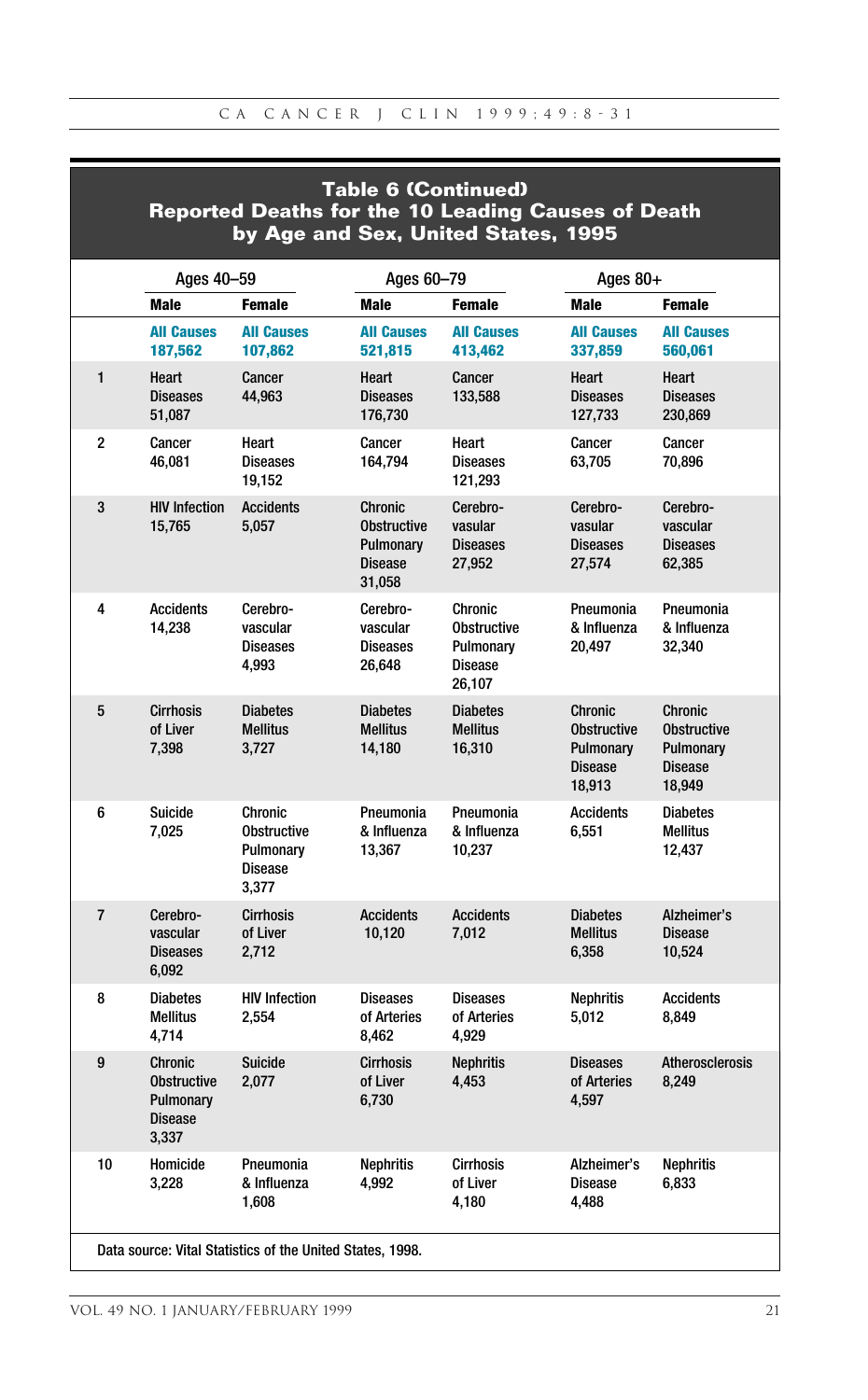|                | <b>Table 7</b><br><b>Fifteen Leading Causes of Death,</b><br><b>United States, 1995</b>                        |                                      |                                                 |                                             |  |  |  |  |  |  |
|----------------|----------------------------------------------------------------------------------------------------------------|--------------------------------------|-------------------------------------------------|---------------------------------------------|--|--|--|--|--|--|
| Rank           | <b>Cause of Death</b>                                                                                          | <b>Number</b><br>of<br><b>Deaths</b> | <b>Death Rate</b><br>per 100,000<br>Population* | <b>Percent</b><br>of Total<br><b>Deaths</b> |  |  |  |  |  |  |
|                | <b>All Causes</b>                                                                                              | 2,312,132                            | 678.7                                           | 100.0                                       |  |  |  |  |  |  |
| $\mathbf{1}$   | <b>Heart Diseases</b>                                                                                          | 737,563                              | 205.4                                           | 31.9                                        |  |  |  |  |  |  |
| $\overline{c}$ | Cancer                                                                                                         | 538,455                              | 169.1                                           | 23.3                                        |  |  |  |  |  |  |
| 3              | <b>Cerebrovascular Diseases</b>                                                                                | 157,991                              | 42.0                                            | 6.8                                         |  |  |  |  |  |  |
| 4              | <b>Chronic Obstructive Pulmonary Disease</b>                                                                   | 102,899                              | 30.0                                            | 4.5                                         |  |  |  |  |  |  |
| 5              | <b>Accidents</b>                                                                                               | 93,320                               | 31.6                                            | 4.0                                         |  |  |  |  |  |  |
| 6              | Pneumonia & Influenza                                                                                          | 82,923                               | 21.2                                            | 3.6                                         |  |  |  |  |  |  |
| $\overline{7}$ | <b>Diabetes Mellitus</b>                                                                                       | 59,254                               | 17.9                                            | 2.6                                         |  |  |  |  |  |  |
| 8              | <b>HIV Infection</b>                                                                                           | 43,115                               | 13.1                                            | 1.9                                         |  |  |  |  |  |  |
| 9              | <b>Suicide</b>                                                                                                 | 31,284                               | 10.7                                            | 1.4                                         |  |  |  |  |  |  |
| 10             | <b>Diseases of Arteries</b>                                                                                    | 26,646                               | 7.7                                             | 1.2                                         |  |  |  |  |  |  |
| 11             | <b>Cirrhosis of Liver</b>                                                                                      | 25,222                               | 8.5                                             | 1.1                                         |  |  |  |  |  |  |
| 12             | <b>Nephritis</b>                                                                                               | 23,676                               | 6.5                                             | 1.0                                         |  |  |  |  |  |  |
| 13             | Homicide                                                                                                       | 22,895                               | 8.5                                             | 1.0                                         |  |  |  |  |  |  |
| 14             | Septicemia                                                                                                     | 20,965                               | 5.9                                             | 0.9                                         |  |  |  |  |  |  |
| 15             | <b>Alzheimer's Disease</b>                                                                                     | 20,606                               | 5.0                                             | 0.9                                         |  |  |  |  |  |  |
|                | Other & III-Defined                                                                                            | 325,318                              |                                                 | 14.1                                        |  |  |  |  |  |  |
|                | *Age-adjusted to the 1970 US standard population.<br>Data source: Vital Statistics of the United States, 1998. |                                      |                                                 |                                             |  |  |  |  |  |  |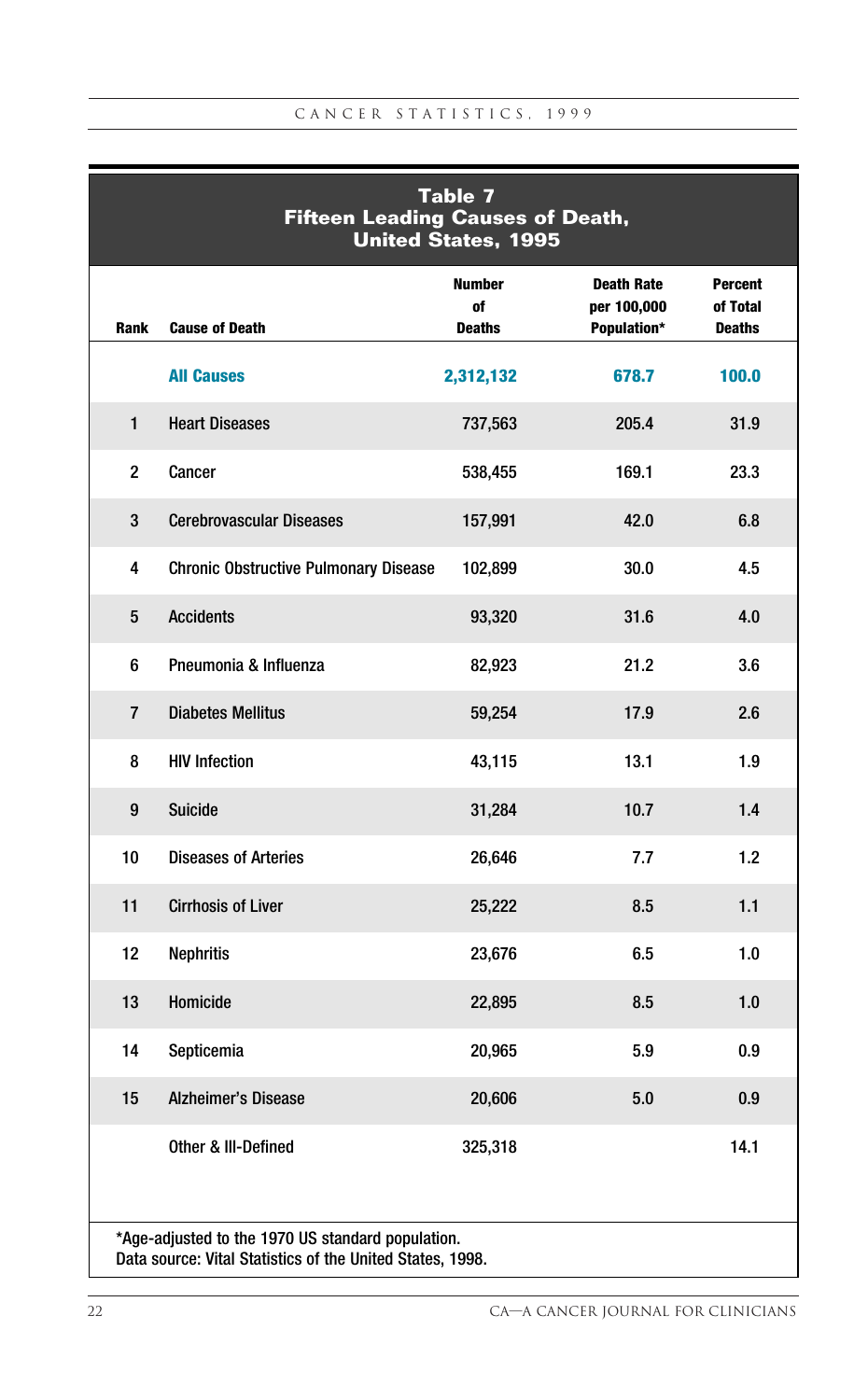# **Table 8 Reported Deaths for the Five Leading Cancer Sites for Males by Age, United States, 1995**

| <b>All Ages</b>                     | Under 19                                | $20 - 39$                               | $40 - 59$                                 | 60-79                               | $80 +$                              |
|-------------------------------------|-----------------------------------------|-----------------------------------------|-------------------------------------------|-------------------------------------|-------------------------------------|
| <b>All Sites</b><br>281,611         | <b>All Sites</b><br>1.341               | <b>All Sites</b><br>5,683               | <b>All Sites</b><br>46,081                | <b>All Sites</b><br>164,794         | <b>All Sites</b><br>63,705          |
| Lung &<br><b>Bronchus</b><br>91,800 | Leukemia<br>465                         | Non-Hodgkin's<br>Lymphoma<br>800        | Lung &<br><b>Bronchus</b><br>15,606       | Lung &<br><b>Bronchus</b><br>60,721 | Prostate<br>15.657                  |
| Prostate<br>34,475                  | <b>Brain</b><br><b>&amp; ONS</b><br>300 | Leukemia<br>686                         | Colon &<br>Rectum<br>4.275                | Prostate<br>17.773                  | Lung &<br><b>Bronchus</b><br>14.892 |
| Colon &<br>Rectum<br>28,409         | Bones &<br>Joints<br>104                | <b>Brain</b><br><b>&amp; ONS</b><br>643 | Non-Hodgkin's<br>Lymphoma<br>2.370        | Colon &<br>Rectum<br>16.306         | Colon &<br>Rectum<br>7,416          |
| Pancreas<br>12.826                  | Endocrine<br>System<br>102              | Lung &<br><b>Bronchus</b><br>563        | Pancreas<br>2.347                         | Pancreas<br>7.715                   | Urinary<br><b>Bladder</b><br>2,752  |
| Non-Hodgkin's<br>Lymphoma<br>11.597 | Non-Hodgkin's<br>Lymphoma<br>102        | Colon &<br>Rectum<br>399                | <b>Brain</b><br><b>&amp; ONS</b><br>1.949 | Non-Hodgkin's<br>Lymphoma<br>6.012  | Leukemia<br>2.725                   |

Note: All sites excludes basal and squamous cell skin cancers and in situ carcinomas except urinary bladder. ONS = other nervous system.

Data source: Vital Statistics of the United States, 1998.

#### **Table 9 Reported Deaths for the Five Leading Cancer Sites for Females by Age, United States, 1995**

| <b>All Ages</b>                     | Under 19                     | $20 - 39$                               | $40 - 59$                          | 60-79                               | $80 +$                              |
|-------------------------------------|------------------------------|-----------------------------------------|------------------------------------|-------------------------------------|-------------------------------------|
| <b>All Sites</b><br>256,844         | <b>All Sites</b><br>934      | <b>All Sites</b><br>6.452               | <b>All Sites</b><br>44,963         | <b>All Sites</b><br>133,588         | <b>All Sites</b><br>70,896          |
| Lung &<br><b>Bronchus</b><br>59.304 | Leukemia<br>305              | <b>Breast</b><br>1.764                  | <b>Breast</b><br>12.202            | Lung &<br><b>Bronchus</b><br>37.426 | Colon &<br>Rectum<br>11.720         |
| <b>Breast</b><br>43.844             | <b>Brain</b><br>& ONS<br>220 | Uterine<br>Cervix<br>637                | Lung &<br><b>Bronchus</b><br>9.937 | <b>Breast</b><br>20.083             | Lung &<br><b>Bronchus</b><br>11.463 |
| Colon &<br>Rectum<br>29.237         | Endocrine<br>System<br>77    | Leukemia<br>500                         | Colon &<br>Rectum<br>3.297         | Colon &<br>Rectum<br>13.855         | <b>Breast</b><br>9.793              |
| Pancreas<br>13.940                  | Bones &<br>Joints<br>70      | Lung &<br><b>Bronchus</b><br>467        | <b>Ovary</b><br>2.757              | Pancreas<br>7.595                   | Pancreas<br>4.730                   |
| <b>Ovary</b><br>13,342              | Soft<br>Tissue<br>50         | <b>Brain</b><br><b>&amp; ONS</b><br>401 | Uterine<br>Cervix<br>1,720         | <b>Ovary</b><br>7.237               | Non-Hodgkin's<br>Lymphoma<br>3,501  |

Note: All sites excludes basal and squamous cell skin cancers and in situ carcinomas except urinary bladder. ONS = other nervous system.

Data source: Vital Statistics of the United States, 1998.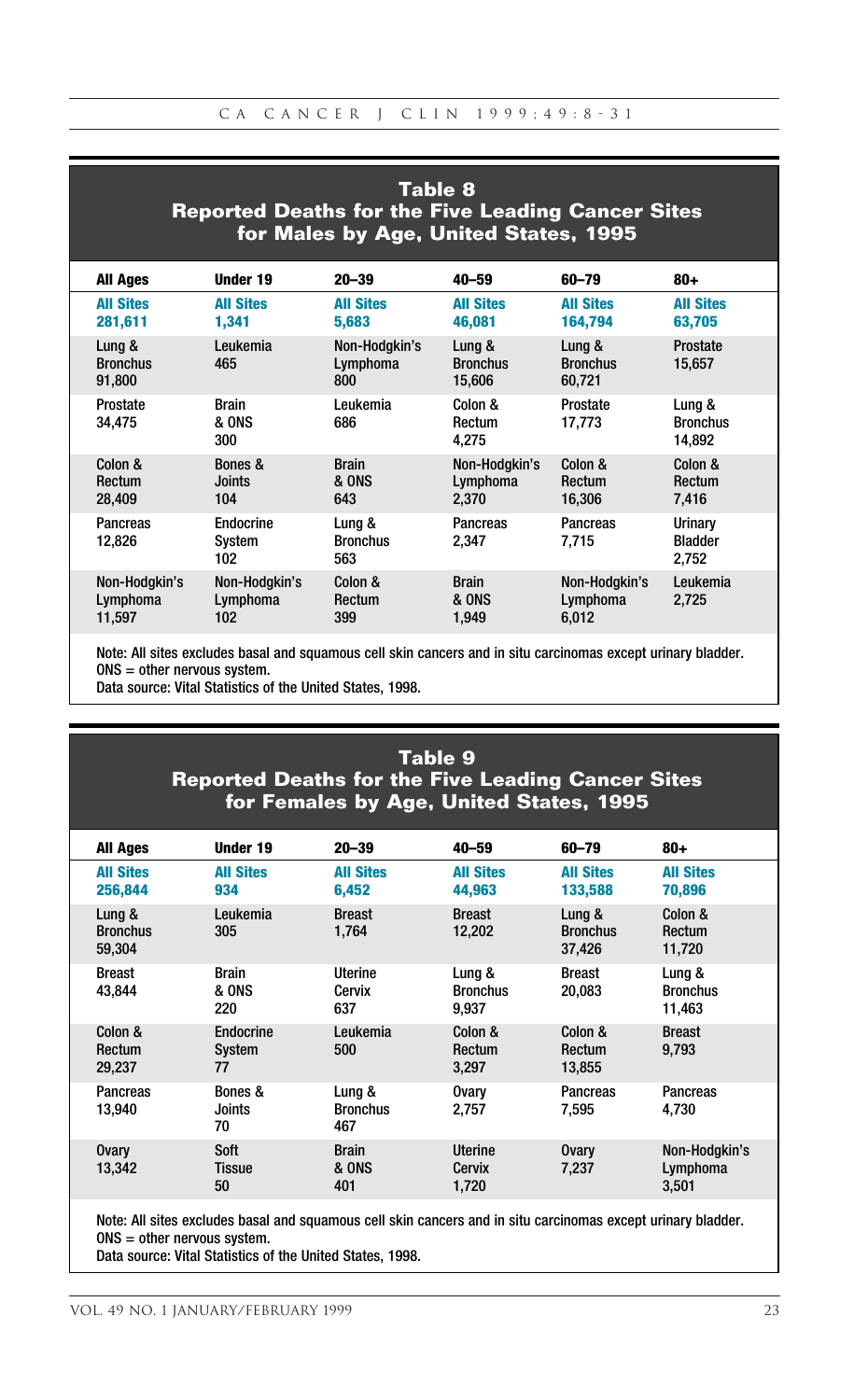| Table 10<br>Incidence and Mortality Rates* by Site,<br>Race, and Ethnicity, United States, 1990-1995 |              |                                   |                                  |                                  |           |  |  |  |  |
|------------------------------------------------------------------------------------------------------|--------------|-----------------------------------|----------------------------------|----------------------------------|-----------|--|--|--|--|
| <b>Site</b>                                                                                          | <b>White</b> | <b>African</b><br><b>American</b> | Asian/Pacific<br><b>Islander</b> | <b>American</b><br><b>Indian</b> | Hispanic† |  |  |  |  |
|                                                                                                      |              | <b>INCIDENCE</b>                  |                                  |                                  |           |  |  |  |  |
| <b>All Sites</b>                                                                                     |              |                                   |                                  |                                  |           |  |  |  |  |
| <b>Total</b>                                                                                         | 405.2        | 445.8                             | 277.9                            | 153.8                            | 278.1     |  |  |  |  |
| Male                                                                                                 | 485.6        | 605.1                             | 324.1                            | 180.1                            | 331.2     |  |  |  |  |
| Female                                                                                               | 352.0        | 336.1                             | 243.4                            | 135.9                            | 244.9     |  |  |  |  |
| <b>Breast (Female)</b>                                                                               | 113.2        | 99.0                              | 71.4                             | 31.9                             | 69.3      |  |  |  |  |
| Colon & Rectum<br>Total                                                                              |              | 51.2                              |                                  |                                  | 29.1      |  |  |  |  |
| Male                                                                                                 | 44.3<br>53.8 | 59.4                              | 38.3<br>47.2                     | 16.4<br>21.9                     | 35.6      |  |  |  |  |
|                                                                                                      |              |                                   |                                  |                                  |           |  |  |  |  |
| Female                                                                                               | 37.2         | 45.5                              | 31.2                             |                                  | 24.3      |  |  |  |  |
| Lung & Bronchus<br><b>Total</b>                                                                      | 56.4         | 75.0                              | 35.8                             | 18.8                             | 28.2      |  |  |  |  |
| Male                                                                                                 | 74.3         | 114.4                             | 52.4                             | 25.1                             | 40.0      |  |  |  |  |
| Female                                                                                               | 43.3         | 46.4                              | 22.4                             | 14.1                             | 19.8      |  |  |  |  |
| Prostate                                                                                             | 150.3        | 224.3                             | 82.2                             | 46.4                             | 104.4     |  |  |  |  |
|                                                                                                      |              | <b>MORTALITY</b>                  |                                  |                                  |           |  |  |  |  |
| <b>All Sites</b>                                                                                     |              |                                   |                                  |                                  |           |  |  |  |  |
| <b>Total</b>                                                                                         | 168.2        | 224.8                             | 104.0                            | 103.0                            | 105.3     |  |  |  |  |
| Male                                                                                                 | 210.1        | 311.4                             | 129.9                            | 122.8                            | 132.6     |  |  |  |  |
| Female                                                                                               | 140.1        | 168.8                             | 83.9                             | 88.8                             | 86.5      |  |  |  |  |
| <b>Breast (Female)</b>                                                                               | 26.0         | 31.5                              | 11.6                             | 11.7                             | 15.3      |  |  |  |  |
| Colon & Rectum                                                                                       |              |                                   |                                  |                                  |           |  |  |  |  |
| Total                                                                                                | 17.6         | 23.3                              | 11.0                             | 9.6                              | 10.5      |  |  |  |  |
| Male                                                                                                 | 21.8         | 28.0                              | 13.6                             | 10.5                             | 13.2      |  |  |  |  |
| Female                                                                                               | 14.6         | 20.1                              | 9.0                              | 8.7                              | 8.5       |  |  |  |  |
| Lung & Bronchus<br><b>Total</b>                                                                      | 49.4         | 61.0                              | 23.9                             | 28.5                             | 20.1      |  |  |  |  |
| Male                                                                                                 | 70.7         | 102.0                             | 35.1                             | 40.0                             | 32.4      |  |  |  |  |
| Female                                                                                               | 33.6         | 32.7                              | 15.0                             | 19.6                             | 11.0      |  |  |  |  |
| Prostate                                                                                             | 24.1         | 55.0                              | 10.9                             | 14.2                             | 16.8      |  |  |  |  |

Note: Incidence data are from the 11 SEER areas; mortality data are from all states except Connecticut, Oklahoma, Louisiana, and New Hampshire.

\*Rates are per 100,000 population and are age-adjusted to the 1970 US standard population.

†Hispanic is not mutually exclusive of white, African American, Asian/Pacific Islander, or American Indian.

— Statistic not calculated. Rate based on fewer than 10 cases per year within the time interval.

Data sources: NCI Surveillance, Epidemiology, and End Results Program, 1998 (incidence); Vital Statistics of the United States, 1998 (mortality).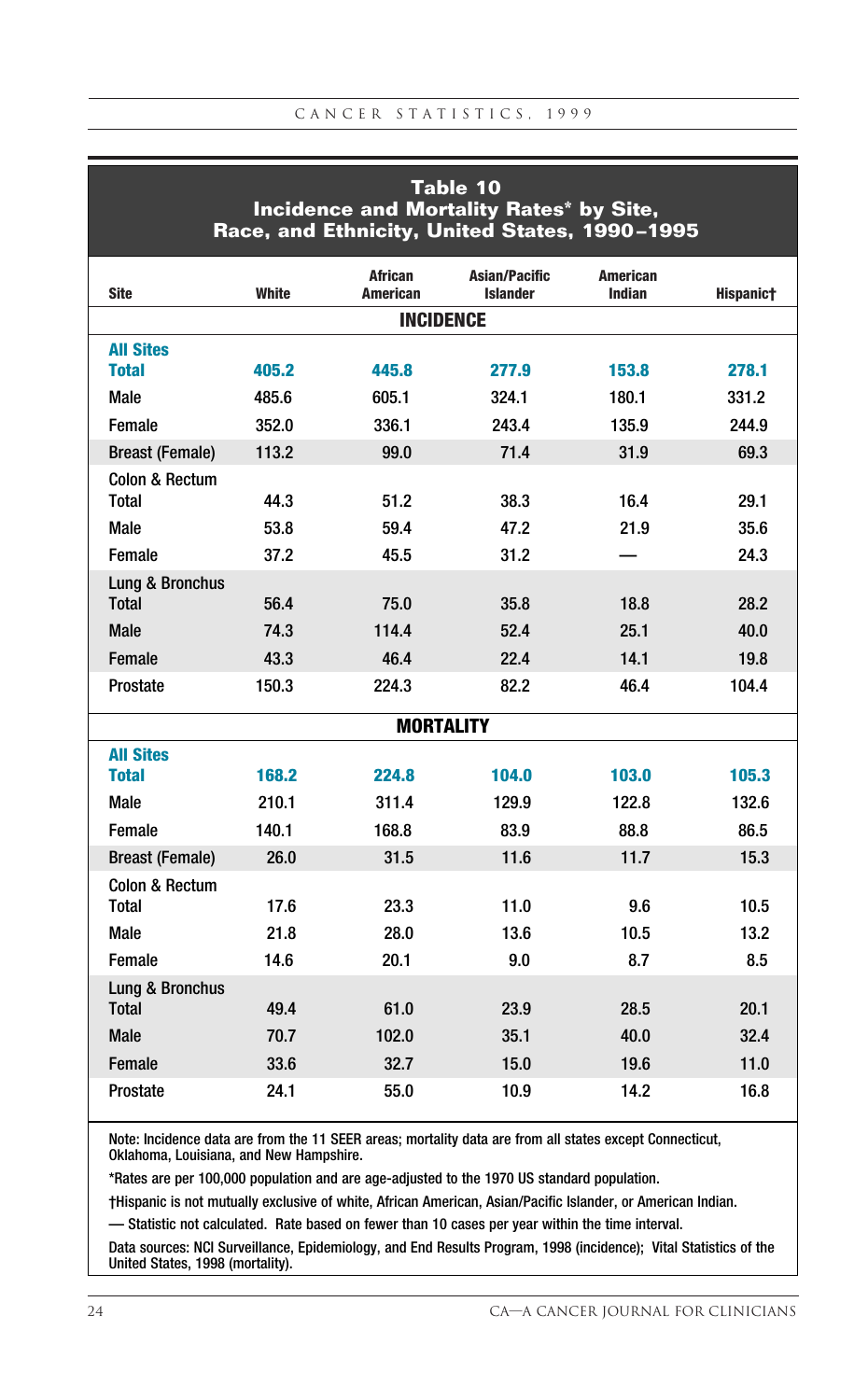|                                  | Table 11<br>Trends in 5-Year Relative Cancer Survival Rates* (%)<br>by Race and Year of Diagnosis, United States, 1974-1994 |                |                 |               |                  |                 |               |                  |                 |  |  |
|----------------------------------|-----------------------------------------------------------------------------------------------------------------------------|----------------|-----------------|---------------|------------------|-----------------|---------------|------------------|-----------------|--|--|
|                                  | $1974 -$<br>1976                                                                                                            | 1980-<br>1982  | 1989-<br>1994   | 1974-<br>1976 | 1980-<br>1982    | 1989-<br>1994   | 1974-<br>1976 | 1980-<br>1982    | 1989-<br>1994   |  |  |
| Site                             |                                                                                                                             | White          |                 |               | African American |                 |               | <b>All Races</b> |                 |  |  |
| <b>All Sites</b>                 | 50                                                                                                                          | 52             | 62 <sup>†</sup> | 39            | 40               | 47†             | 49            | 51               | 60 <sup>†</sup> |  |  |
| <b>Brain</b>                     | 22                                                                                                                          | 25             | 30 <sup>†</sup> | 27            | 31               | 38 <sup>†</sup> | 22            | 25               | 30 <sup>†</sup> |  |  |
| <b>Breast (Female)</b>           | 75                                                                                                                          | 77             | 87 <sup>†</sup> | 63            | 66               | $71^{\dagger}$  | 75            | 76               | 85 <sup>†</sup> |  |  |
| Colon                            | 50                                                                                                                          | 56             | $64^+$          | 46            | 49               | $52^{+}$        | 50            | 55               | $63+$           |  |  |
| <b>Esophagus</b>                 | 5                                                                                                                           | $\overline{7}$ | 13 <sup>†</sup> | 4             | 5                | gt              | 5             | $\overline{7}$   | 12 <sup>†</sup> |  |  |
| <b>Hodgkin's Disease</b>         | 71                                                                                                                          | 75             | 83 <sup>†</sup> | 69            | 72               | 76              | 71            | 74               | 82 <sup>†</sup> |  |  |
| Kidney                           | 52                                                                                                                          | 51             | $62^{+}$        | 49            | 55               | 58 <sup>+</sup> | 52            | 52               | 61 <sup>†</sup> |  |  |
| Larynx                           | 66                                                                                                                          | 69             | 67              | 59            | 58               | 56              | 66            | 68               | 66              |  |  |
| Leukemia                         | 35                                                                                                                          | 39             | 44 <sup>+</sup> | 31            | 33               | 31              | 34            | 38               | 43 <sup>t</sup> |  |  |
| Liver                            | 4                                                                                                                           | 4              | 6 <sup>†</sup>  | $\mathbf{1}$  | $\overline{2}$   | 2 <sup>†</sup>  | 4             | 3                | 5 <sup>†</sup>  |  |  |
| Lung & Bronchus                  | 13                                                                                                                          | 14             | 15 <sup>†</sup> | 11            | 12               | 11              | 12            | 13               | $14^{+}$        |  |  |
| <b>Melanoma of Skin</b>          | 80                                                                                                                          | 83             | 88 <sup>†</sup> | 66‡           | <b>60§</b>       | 69‡             | 80            | 83               | 88 <sup>†</sup> |  |  |
| <b>Multiple Myeloma</b>          | 24                                                                                                                          | 28             | 28 <sup>†</sup> | 27            | 29               | 30              | 24            | 28               | 29 <sup>†</sup> |  |  |
| Non-Hodgkin's Lymphoma           | 48                                                                                                                          | 52             | $52^{\dagger}$  | 48            | 50               | $41^+$          | 47            | 51               | $51^{\dagger}$  |  |  |
| <b>Oral Cavity &amp; Pharynx</b> | 55                                                                                                                          | 55             | 55              | 36            | 31               | 32              | 53            | 53               | 53              |  |  |
| <b>Ovary</b>                     | 37                                                                                                                          | 39             | 50 <sup>†</sup> | 41            | 39               | 46 <sup>†</sup> | 37            | 39               | 50 <sup>†</sup> |  |  |
| <b>Pancreas</b>                  | 3                                                                                                                           | 3              | 4 <sup>†</sup>  | 3             | 5                | 4 <sup>†</sup>  | 3             | 3                | 4†              |  |  |
| Prostate                         | 68                                                                                                                          | 75             | $95^{\dagger}$  | 58            | 65               | 81 <sup>†</sup> | 67            | 73               | $93^{+}$        |  |  |
| Rectum                           | 49                                                                                                                          | 53             | 61 <sup>†</sup> | 42            | 38               | $53+$           | 48            | 52               | 61 <sup>†</sup> |  |  |
| Stomach                          | 15                                                                                                                          | 16             | 19 <sup>†</sup> | 17            | 19               | 21              | 15            | 18               | $21^+$          |  |  |
| <b>Testis</b>                    | 79                                                                                                                          | 92             | 96 <sup>†</sup> | 76‡           | 90‡              | 90              | 79            | 92               | $95^{\dagger}$  |  |  |
| <b>Thyroid</b>                   | 92                                                                                                                          | 94             | 96 <sup>†</sup> | 88            | 94               | 88              | 92            | 94               | $95^{\dagger}$  |  |  |
| <b>Urinary Bladder</b>           | 74                                                                                                                          | 79             | 84 <sup>†</sup> | 47            | 58               | $62^{+}$        | 72            | 78               | $82^{+}$        |  |  |
| <b>Uterine Cervix</b>            | 70                                                                                                                          | 68             | $72^{+}$        | 64            | 61               | 59              | 69            | 67               | 70              |  |  |
| <b>Uterine Corpus</b>            | 89                                                                                                                          | 83             | 87 <sup>†</sup> | 61            | 54               | 54              | 88            | 82               | 84 <sup>+</sup> |  |  |

\*Survival rates are adjusted for normal life expectancy and are based on follow-up of patients through 1995.

†The difference in rates between 1974–1976 and 1989–1994 is statistically significant (*P* < 0.05).

‡ The standard error of the survival rate is between 5 and 10 percentage points.

§ The standard error of the survival rate is greater than 10 percentage points.

Data source: NCI Surveillance, Epidemiology, and End Results Program, 1998.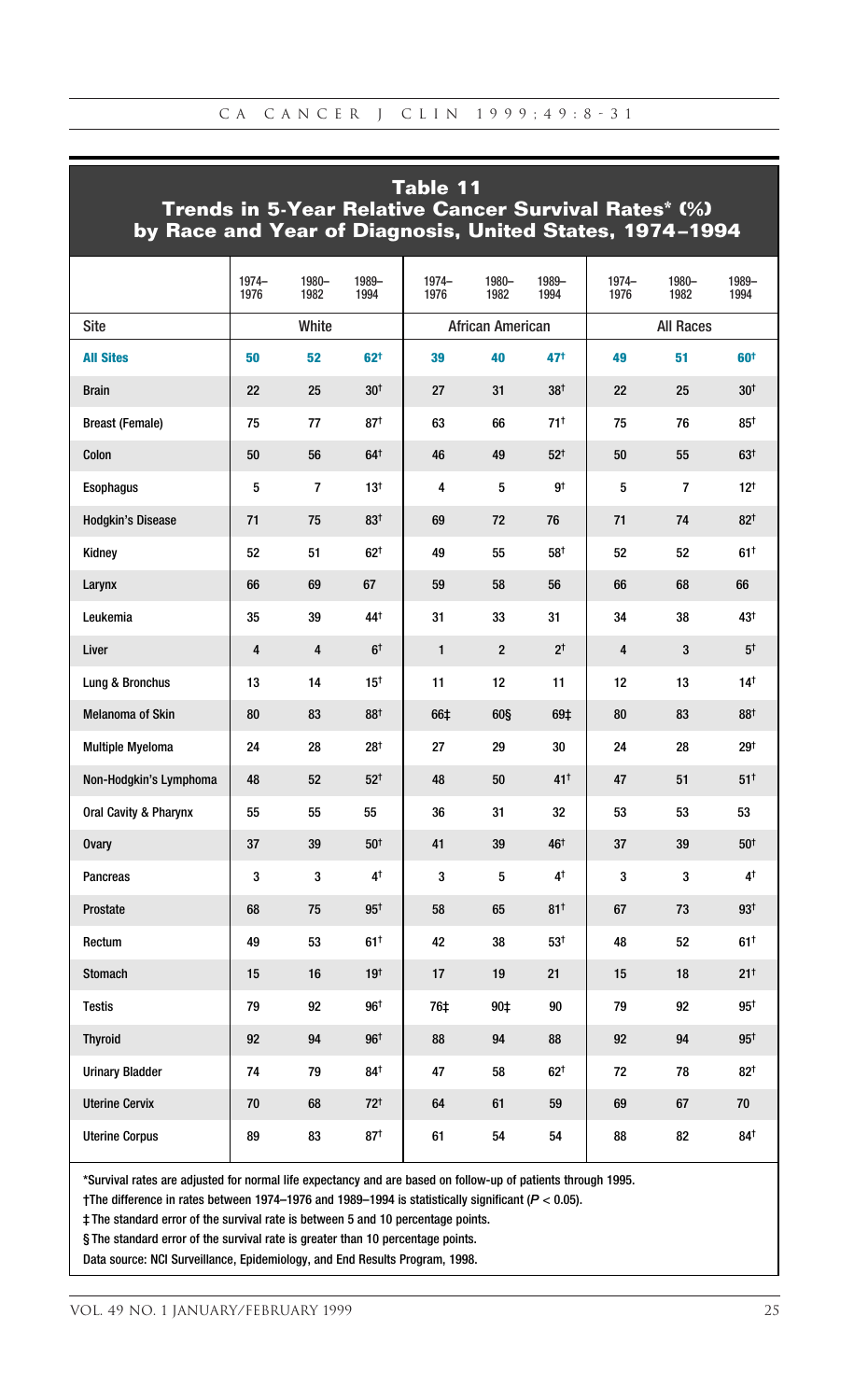

\*Rates are per 100,000 population and are age-adjusted to the 1970 US standard population.

†Uterine cancer death rates are for uterine cervix and uterine corpus combined. Data source: Vital Statistics of the United States, 1998.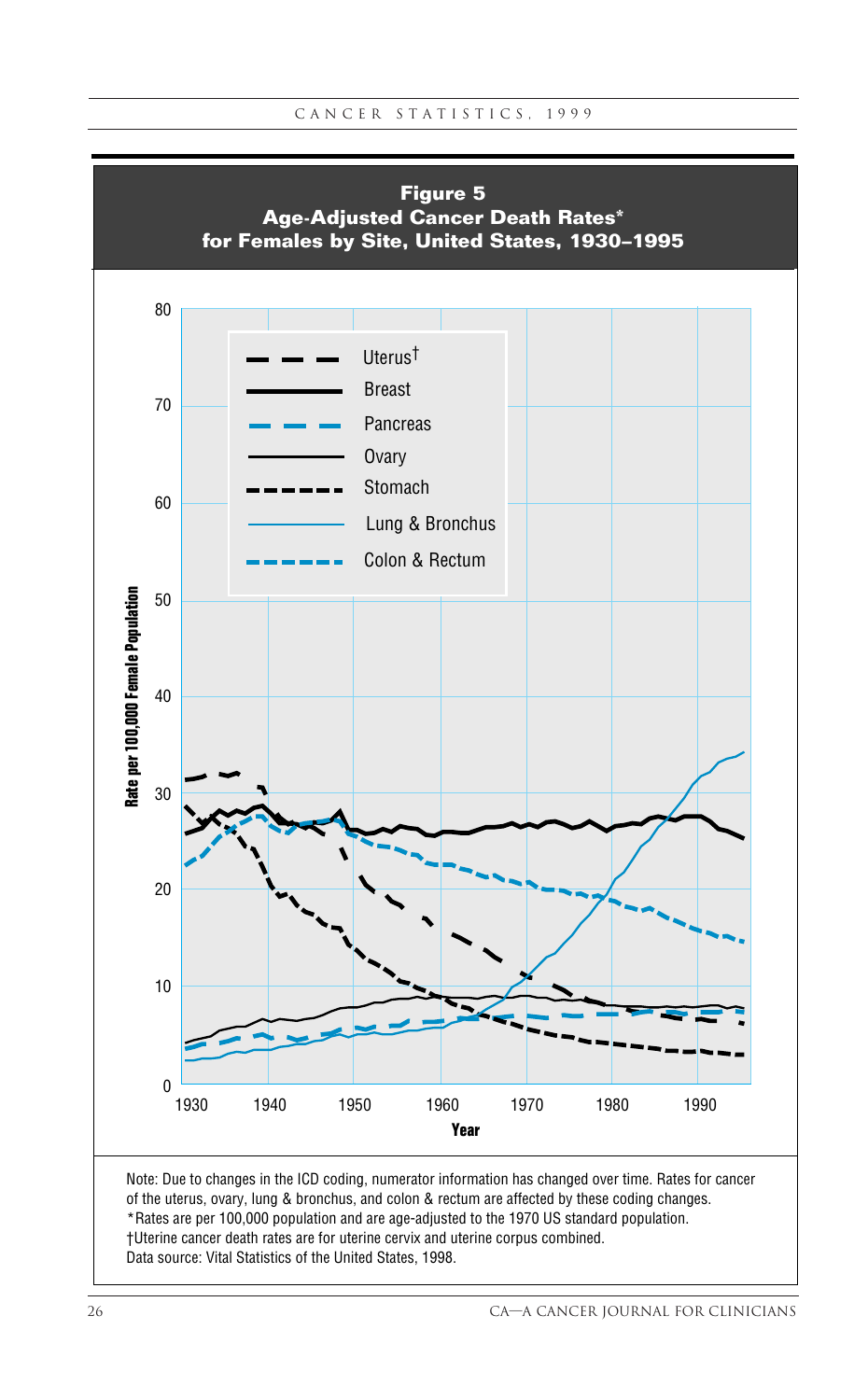

Data source: Vital Statistics of the United States, 1998.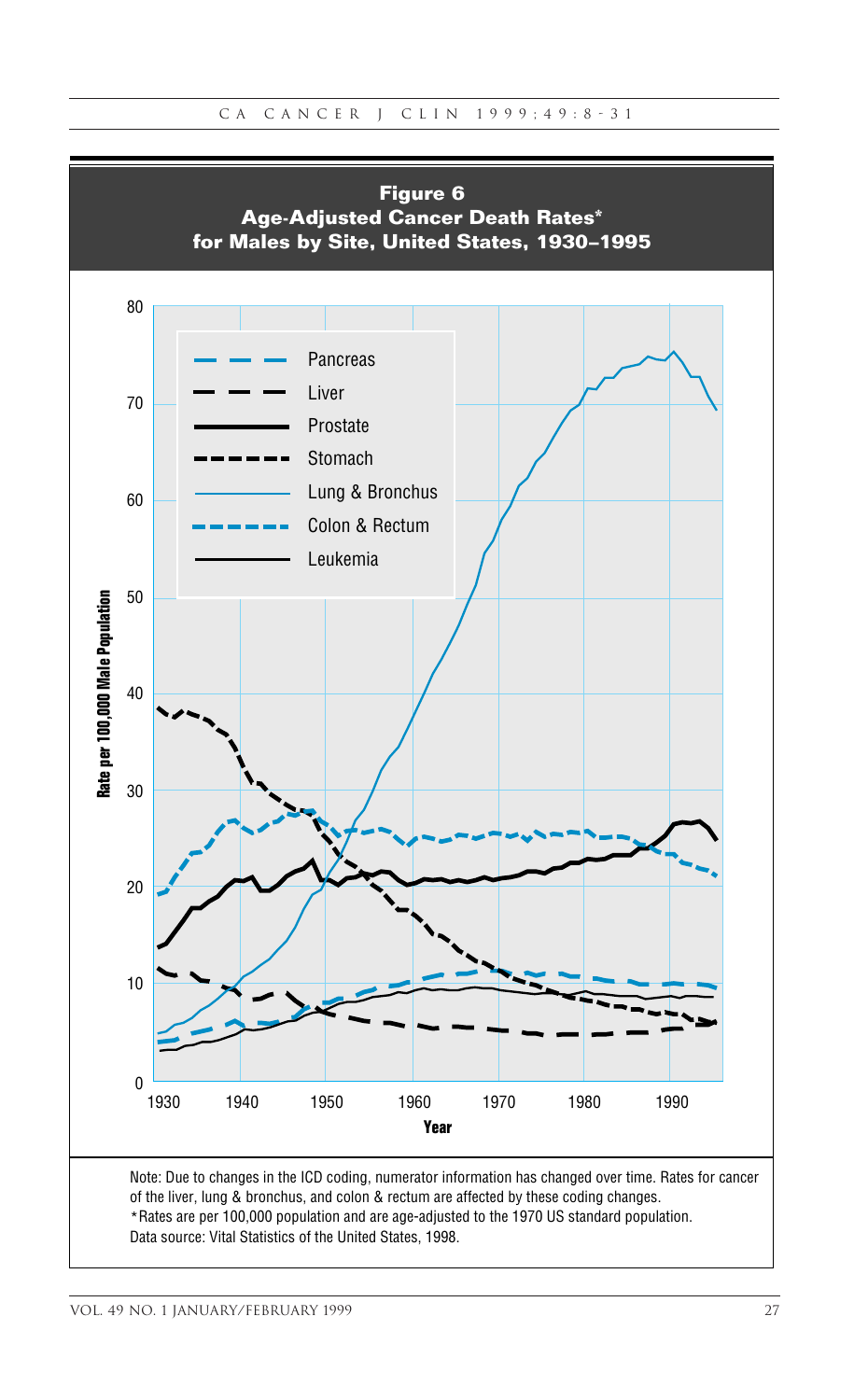![](_page_20_Figure_1.jpeg)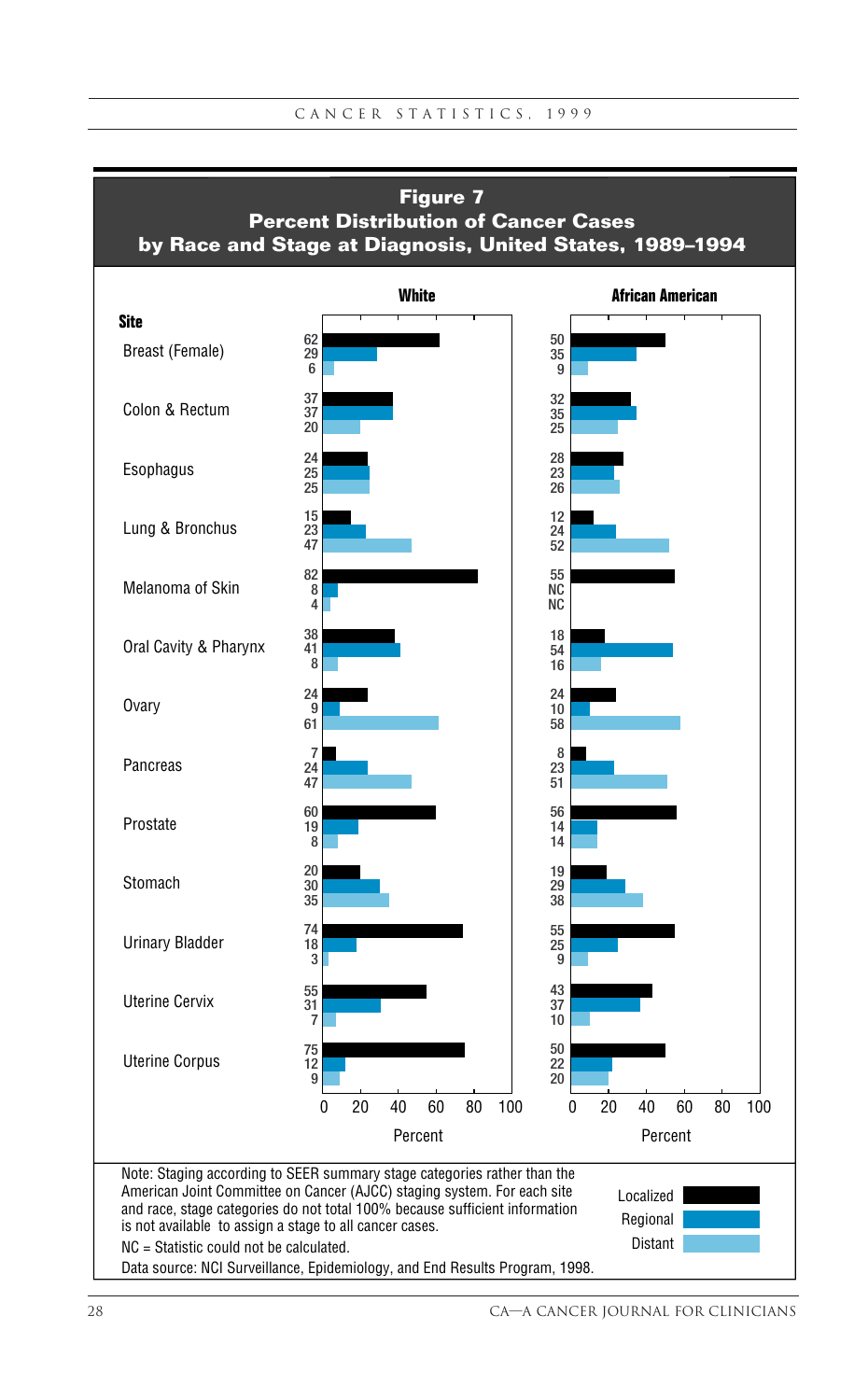![](_page_21_Figure_1.jpeg)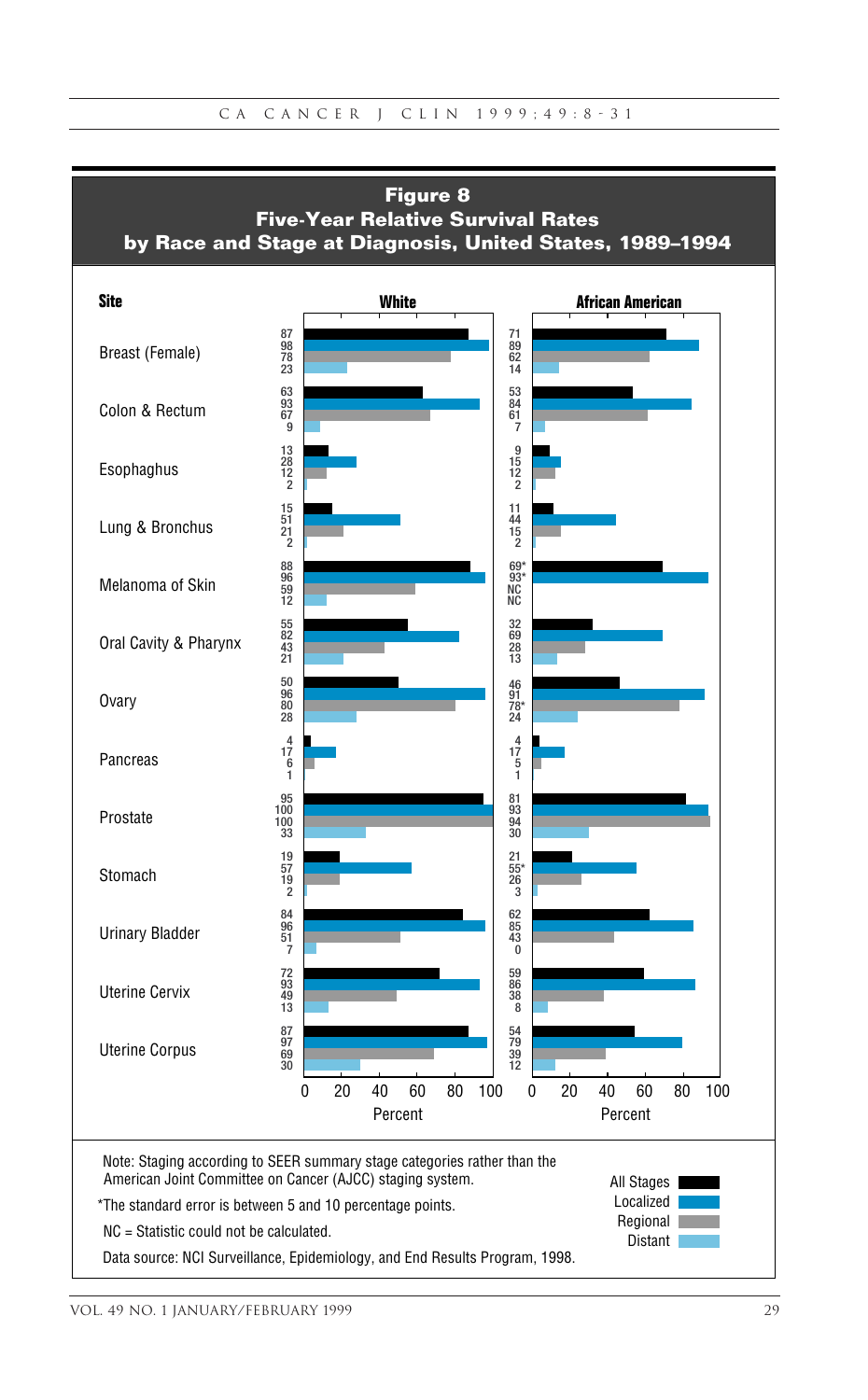| Table 12<br><b>Fifteen Leading Causes of Death Among Children</b><br>Aged 1-14 Years, United States, 1995 |                                              |                                      |                                                 |                                             |  |  |  |  |  |
|-----------------------------------------------------------------------------------------------------------|----------------------------------------------|--------------------------------------|-------------------------------------------------|---------------------------------------------|--|--|--|--|--|
| Rank                                                                                                      | <b>Cause of Death</b>                        | <b>Number</b><br>of<br><b>Deaths</b> | <b>Death Rate</b><br>per 100,000<br>Population* | <b>Percent</b><br>of Total<br><b>Deaths</b> |  |  |  |  |  |
|                                                                                                           | <b>All Causes</b>                            | 14,989                               | 27.3                                            | 100.0                                       |  |  |  |  |  |
| $\mathbf{1}$                                                                                              | <b>Accidents</b>                             | 5,824                                | 10.7                                            | 38.9                                        |  |  |  |  |  |
| $\overline{2}$                                                                                            | Cancer                                       | 1,514                                | 2.8                                             | 10.1                                        |  |  |  |  |  |
| 3                                                                                                         | <b>Congenital Anomalies</b>                  | 1,144                                | 2.0                                             | 7.6                                         |  |  |  |  |  |
| 4                                                                                                         | Homicide                                     | 1,014                                | 1.8                                             | 6.8                                         |  |  |  |  |  |
| 5                                                                                                         | <b>Heart Diseases</b>                        | 545                                  | 1.0                                             | 3.6                                         |  |  |  |  |  |
| 6                                                                                                         | <b>HIV Infection</b>                         | 399                                  | 0.7                                             | 2.7                                         |  |  |  |  |  |
| $\overline{7}$                                                                                            | <b>Cerebral Palsy</b>                        | 338                                  | 0.6                                             | 2.3                                         |  |  |  |  |  |
| 8                                                                                                         | <b>Suicide</b>                               | 337                                  | 0.7                                             | 2.2                                         |  |  |  |  |  |
| 9                                                                                                         | Pneumonia & Influenza                        | 284                                  | $0.5\,$                                         | 1.9                                         |  |  |  |  |  |
| 10                                                                                                        | <b>Chronic Obstructive Pulmonary Disease</b> | 180                                  | 0.3                                             | 1.2                                         |  |  |  |  |  |
| 11                                                                                                        | <b>Benign Neoplasms</b>                      | 159                                  | 0.3                                             | 1.1                                         |  |  |  |  |  |
| 12 <sup>2</sup>                                                                                           | Septicemia                                   | 137                                  | 0.2                                             | 0.9                                         |  |  |  |  |  |
| 13                                                                                                        | <b>Viral Diseases</b>                        | 131                                  | 0.2                                             | 0.9                                         |  |  |  |  |  |
| 14                                                                                                        | <b>Cerebrovascular Diseases</b>              | 127                                  | 0.2                                             | 0.8                                         |  |  |  |  |  |
| 15                                                                                                        | <b>Anemias</b>                               | 122                                  | 0.2                                             | 0.8                                         |  |  |  |  |  |
|                                                                                                           | All Others                                   | 2,734                                |                                                 | 18.2                                        |  |  |  |  |  |
| *Age-adjusted to the 1970 US standard population.                                                         |                                              |                                      |                                                 |                                             |  |  |  |  |  |

Data source: Vital Statistics of the United States, 1998.